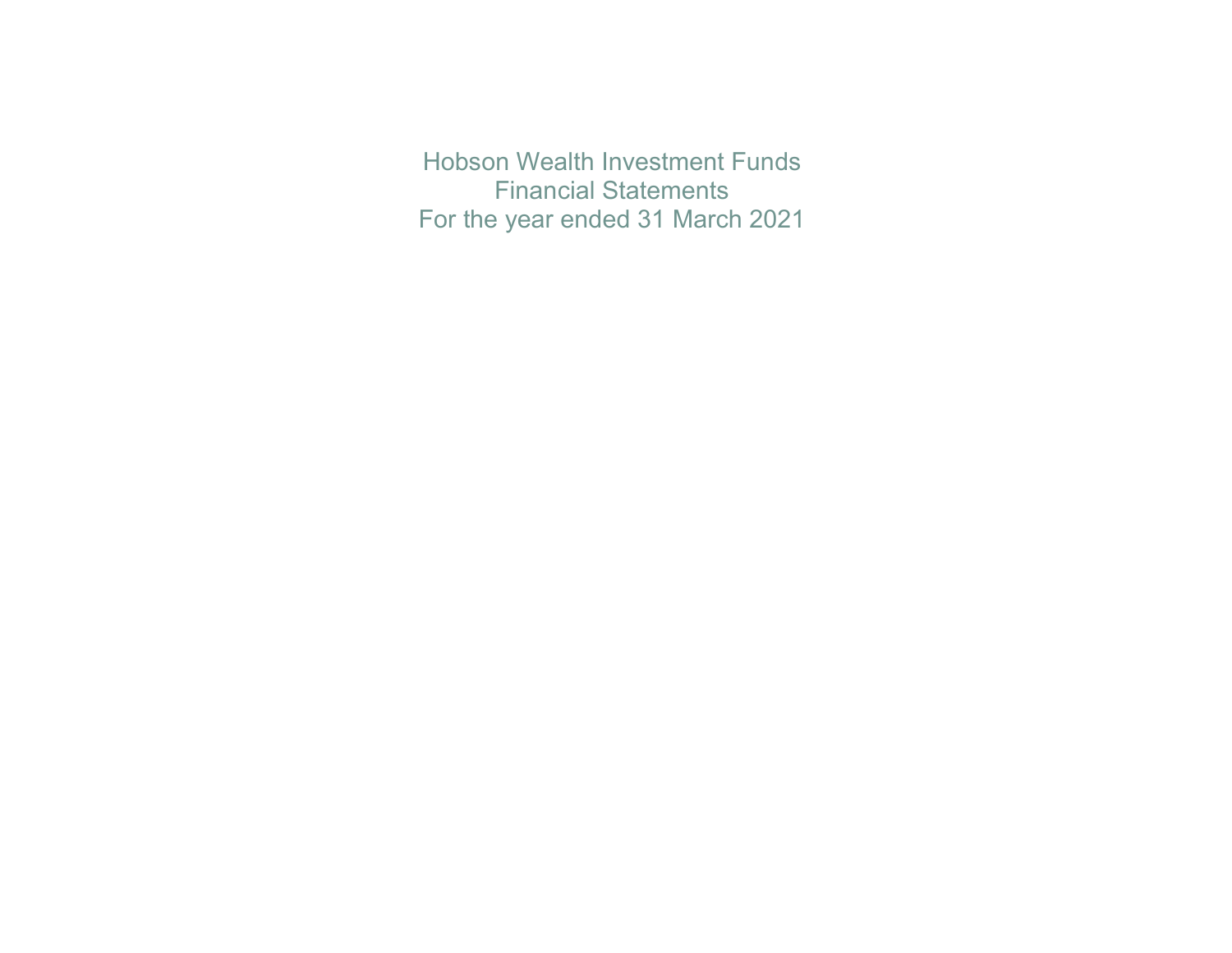# Statements of Comprehensive Income

|                                                                                          |             | <b>NZ Fixed Interest Fund</b> |            | <b>NZ Equity Fund</b> |            | <b>International Growth Fund</b> |            |
|------------------------------------------------------------------------------------------|-------------|-------------------------------|------------|-----------------------|------------|----------------------------------|------------|
| \$<br>For the year ended 31 March                                                        | <b>Note</b> | 2021                          | 2020       | 2021                  | 2020       | 2021                             | 2020       |
| <b>Income</b>                                                                            |             |                               |            |                       |            |                                  |            |
| Interest income - financial assets at amortised cost                                     |             | 918                           | 296        | 1,209                 | 353        | 1,573                            | 449        |
| Interest income - financial assets at fair value through profit or loss                  |             | 151,416                       | 20,396     |                       |            |                                  |            |
| Dividend and distribution income                                                         |             |                               |            | 69,226                | 10,820     | 23,429                           | 3,922      |
| Net foreign currency (losses)/gains on cash and cash equivalents                         |             |                               |            |                       |            | (2, 226)                         | (1,421)    |
| Other income                                                                             |             | 7,088                         | 188        |                       |            |                                  |            |
| Net gain/(loss) on financial assets and liabilities at fair value through profit or loss |             | 65,398                        | (131, 923) | 537,604               | (240, 117) | 420,841                          | (141, 218) |
| Total gain/loss                                                                          |             | 224,820                       | (111, 043) | 608,039               | (228, 944) | 443,617                          | (138, 268) |
| <b>Expenses</b>                                                                          |             |                               |            |                       |            |                                  |            |
| Management fees                                                                          | 7           | 53,208                        | 6,146      | 42,560                | 3,665      | 39,556                           | 3,440      |
| Supervisor fees                                                                          |             | 3,424                         |            | 2,641                 |            | 2,560                            |            |
| Transaction costs                                                                        |             | 5,378                         | 2,717      | 3,426                 | 1,395      | 5,567                            | 1,633      |
| Other expenses                                                                           |             | 54                            | 12         | 54                    | 10         | 49                               | 10         |
| <b>Total operating expenses</b>                                                          |             | 62,064                        | 8,875      | 48,681                | 5,070      | 47,732                           | 5,083      |
| Net profit/(loss)                                                                        |             | 162,756                       | (119, 918) | 559,358               | (234, 014) | 395,885                          | (143, 351) |
| Profit/(loss) for the period attributable to Unitholders                                 |             | 162,756                       | (119, 918) | 559,358               | (234, 014) | 395,885                          | (143, 351) |
| Total comprehensive income for the period attributable to Unitholders                    |             | 162,756                       | (119, 918) | 559,358               | (234, 014) | 395,885                          | (143, 351) |

These statements are to be read in conjunction with the accompanying notes.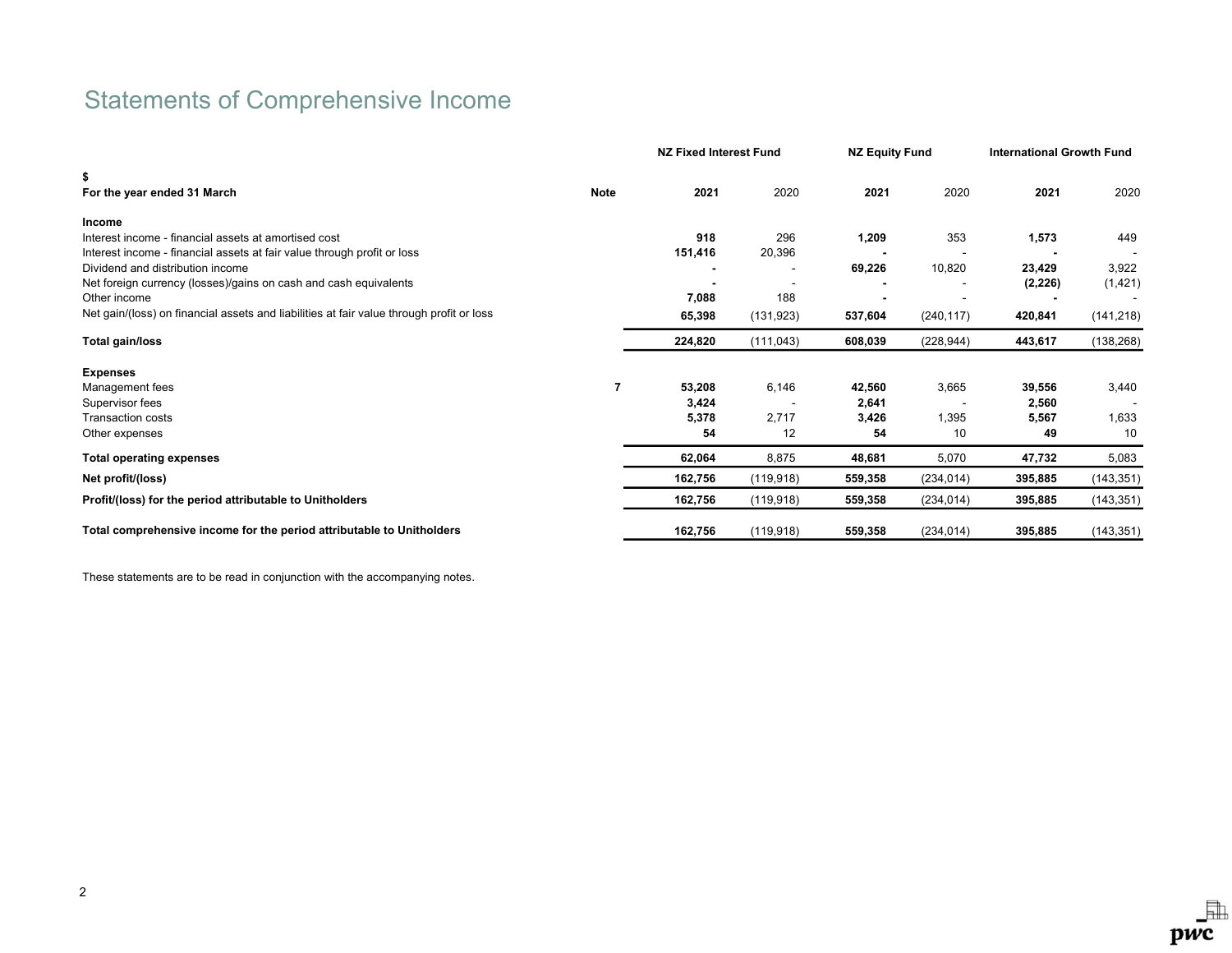# Statements of Changes in Net Assets Attributable to Unitholders

|                                                                                                                   |                                                   | NZ Fixed Interest Fund           |                                               | <b>NZ Equity Fund</b>           |                                      | <b>International Growth Fund</b>  |  |
|-------------------------------------------------------------------------------------------------------------------|---------------------------------------------------|----------------------------------|-----------------------------------------------|---------------------------------|--------------------------------------|-----------------------------------|--|
| \$<br>For the year ended 31 March                                                                                 | 2021                                              | 2020                             | 2021                                          | 2020                            | 2021                                 | 2020                              |  |
| Net assets attributable to Unitholders at the beginning of the year                                               | 2,176,190                                         | $\overline{\phantom{a}}$         | 1,392,165                                     | $\overline{\phantom{a}}$        | 1,281,737                            |                                   |  |
| Proceeds from units issued<br>Redemption of units<br><b>Distributions</b><br>Unitholder tax rebates/(liabilities) | 5,450,578<br>(608, 898)<br>(94, 229)<br>(32, 973) | 2,316,875<br>(51, 575)<br>30,808 | 4,261,779<br>(273, 713)<br>(29, 629)<br>8,795 | 1,666,612<br>(40, 200)<br>(233) | 4,578,871<br>(268, 818)<br>(18,040)  | 1,475,674<br>(48, 719)<br>(1,867) |  |
| Net increase from transaction in units                                                                            | 4,714,478                                         | 2,296,108                        | 3,967,232                                     | 1,626,179                       | 4,292,013                            | 1,425,088                         |  |
| Total comprehensive income/(expense) for the period attributable to Unitholders                                   | 162,756                                           | (119, 918)                       | 559,358                                       | (234, 014)                      | 395,885                              | (143, 351)                        |  |
| Net assets attributable to Unitholders at the end of the year                                                     | 7,053,424                                         | 2,176,190                        | 5,918,755                                     | 1,392,165                       | 5,969,635                            | 1,281,737                         |  |
| Units on issue                                                                                                    | NZ Fixed Interest Fund                            |                                  | <b>NZ Equity Fund</b>                         |                                 | <b>International Growth Fund</b>     |                                   |  |
| For the year ended 31 March                                                                                       | 2021                                              | 2020                             | 2021                                          | 2020                            | 2021                                 | 2020                              |  |
| Units on issue at the beginning of the period<br>Units issued<br>Units redeemed                                   | 2,273,896<br>5,397,234<br>(636, 897)              | 2,325,723<br>(51, 827)           | 1,575,792<br>3,822,495<br>(242, 315)          | 1,616,284<br>(40, 492)          | 1,456,703<br>4,401,554<br>(267, 920) | 1,509,898<br>(53, 195)            |  |
| Units on issue at the end of the year                                                                             | 7,034,233                                         | 2,273,896                        | 5,155,972                                     | 1,575,792                       | 5,590,337                            | 1,456,703                         |  |

These statements are to be read in conjunction with the accompanying notes.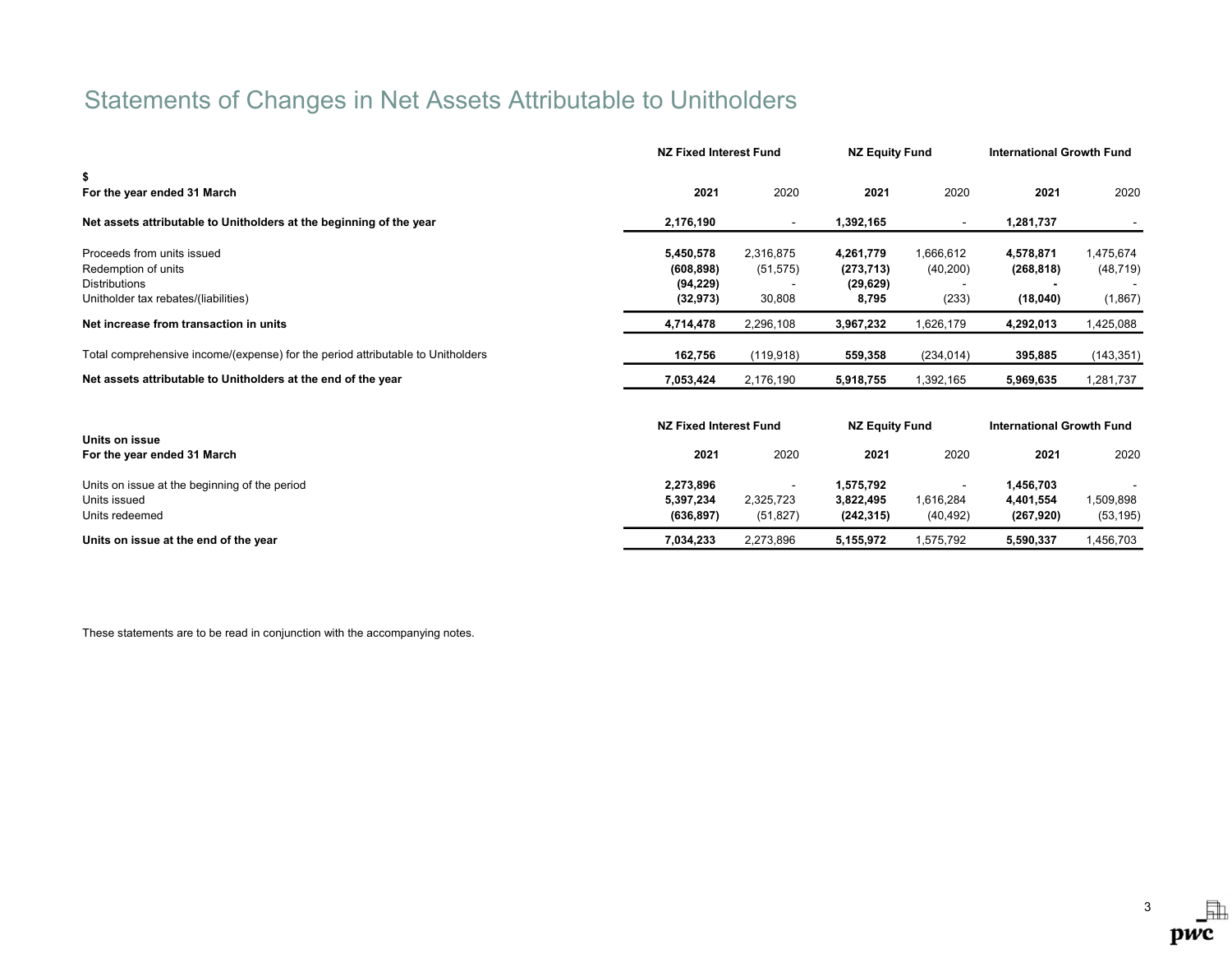# Statements of Financial Position

|                                                                                    |                         | <b>NZ Fixed Interest Fund</b> |                               | <b>NZ Equity Fund</b> |                      | <b>International Growth Fund</b> |                    |
|------------------------------------------------------------------------------------|-------------------------|-------------------------------|-------------------------------|-----------------------|----------------------|----------------------------------|--------------------|
| \$<br>As at 31 March<br><b>Note</b>                                                |                         | 2021                          | 2020                          | 2021                  | 2020                 | 2021                             | 2020               |
| <b>Current assets</b>                                                              |                         |                               |                               |                       |                      |                                  |                    |
| Cash and cash equivalents<br>Financial assets at fair value through profit or loss | 5                       | 542,940<br>6,492,882          | 99,663<br>2,044,049           | 682,133<br>5,186,197  | 258,169<br>1,155,919 | 1,167,983<br>4,781,462           | 385,910<br>899,068 |
| Management fee rebates receivable                                                  |                         |                               | ۰                             |                       |                      | 1,086                            | 107                |
| Contributions receivable<br>Dividends receivable                                   |                         | 24,722                        | ۰<br>$\overline{\phantom{a}}$ | 35,000<br>13,356      | 8,635                | 39,000<br>2,158                  | 499                |
| <b>Accrued interest</b>                                                            |                         | 33,973                        | 15,169                        |                       |                      |                                  |                    |
| Tax receivable on behalf of unitholders                                            |                         | 7,686                         | 30,883                        | 8,837                 | 147                  |                                  | 2                  |
| <b>Total assets</b>                                                                |                         | 7,102,203                     | 2.189.764                     | 5,925,523             | 1,422,870            | 5,991,689                        | 1,285,586          |
| <b>Current liabilities</b>                                                         |                         |                               |                               |                       |                      |                                  |                    |
| Outstanding settlements payable                                                    |                         | ۰                             | 9,493                         | ۰                     | 27,734               | ۰.                               | $\rightarrow$      |
| Management fees payable                                                            | $\overline{\mathbf{z}}$ | 8,167                         | 4,081                         | 6,768                 | 2,605                | 6,869                            | 2,452              |
| Tax payable on behalf of unitholders                                               |                         | 40,612                        |                               |                       | 366                  | 15,185                           | 1.397              |
| <b>Total liabilities</b>                                                           |                         | 48,779                        | 13,574                        | 6,768                 | 30,705               | 22.054                           | 3,849              |
| Net assets attributable to Unitholders                                             |                         | 7,053,424                     | 2,176,190                     | 5,918,755             | 1,392,165            | 5,969,635                        | 1,281,737          |

The Directors of Implemented Investment Solutions Limited authorised these Financial Statements for issue on 19 July 2021.

Tablesson Director

Director  $Alc$ 

These statements are to be read in conjunction with the accompanying notes.

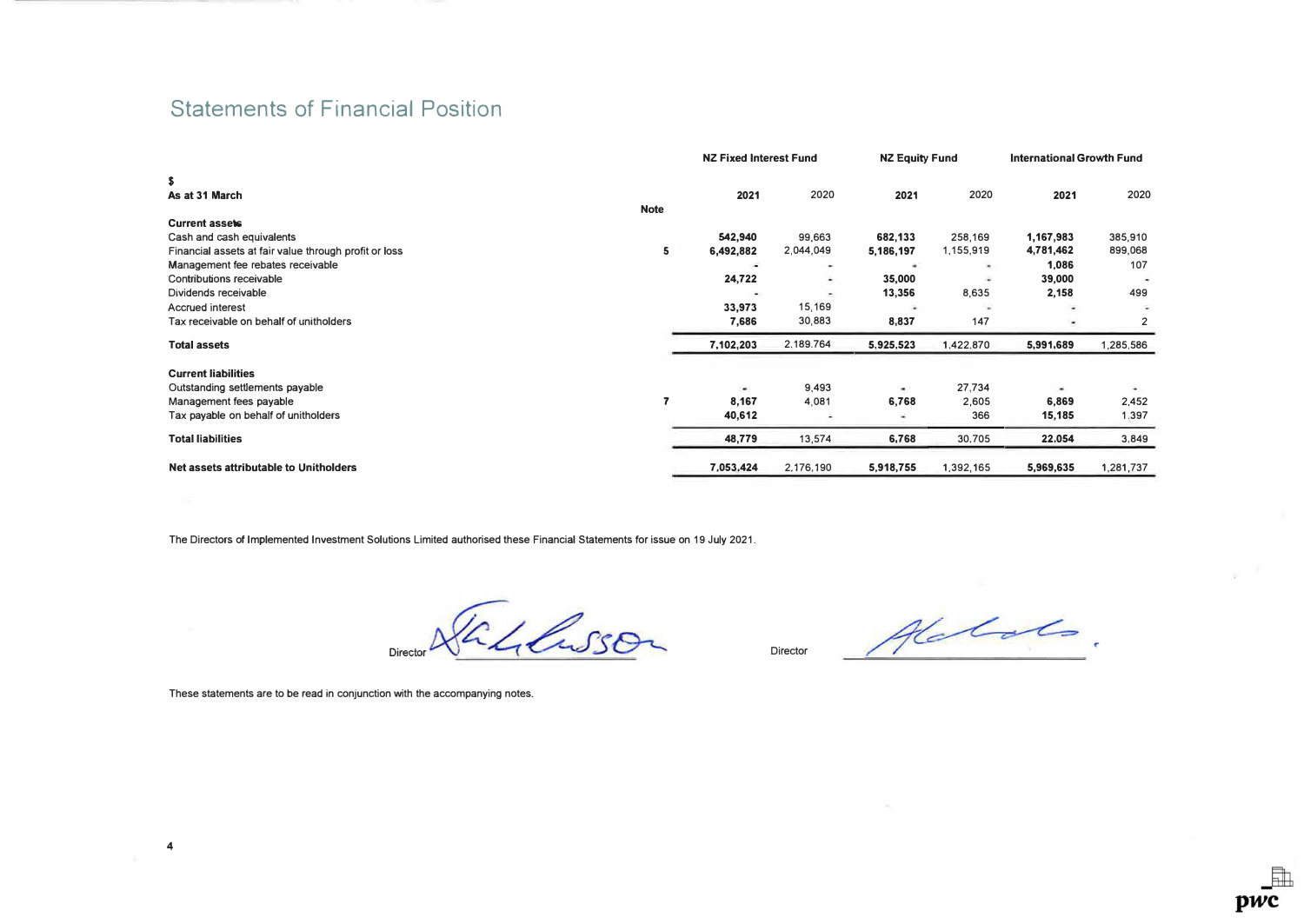# Statements of Cash Flows

|                                                                                        |  | <b>NZ Fixed Interest Fund</b> |               | <b>NZ Equity Fund</b> |             | <b>International Growth Fund</b> |             |
|----------------------------------------------------------------------------------------|--|-------------------------------|---------------|-----------------------|-------------|----------------------------------|-------------|
| \$                                                                                     |  |                               |               |                       |             |                                  |             |
| <b>Note</b><br>For the year ended 31 March                                             |  | 2021                          | 2020          | 2021                  | 2020        | 2021                             | 2020        |
| Cash flows from operating activities                                                   |  |                               |               |                       |             |                                  |             |
| Proceeds from sale of financial instruments at fair value through profit or loss       |  | 1,676,951                     | 267,909       | 101,350               |             |                                  | 28,007      |
| Purchase of financial instruments at fair value through profit or loss                 |  | (6,069,881)                   | (2,434,388)   | (3,605,808)           | (1,366,872) | (3,459,662)                      | (1,068,294) |
| Dividends and distributions received                                                   |  |                               |               | 48,554                | 756         | 19,878                           | 3,423       |
| Other income                                                                           |  | 7,088                         | 188           |                       |             | 30                               | (107)       |
| Interest income received                                                               |  | 133,530                       | 5,523         | 1,209                 | 353         | 1,573                            | 449         |
| <b>Transaction costs</b>                                                               |  | (5,378)                       | (2,717)       | (3, 426)              | (1, 395)    | (5, 567)                         | (1,633)     |
| Management fees paid                                                                   |  | (49, 123)                     | (2,065)       | (38, 397)             | (1,060)     | (36, 148)                        | (988)       |
| Supervisor fees paid                                                                   |  | (3, 424)                      |               | (2,641)               |             | (2,560)                          |             |
| Other expenses paid                                                                    |  | (54)                          | (12)          | (54)                  | (10)        | (49)                             | (10)        |
| Net cash outflow from operating activities                                             |  | (4,310,291)                   | (2, 165, 562) | (3,499,213)           | (1,368,228) | (3,482,505)                      | (1,039,153) |
| Cash flows from financing activities                                                   |  |                               |               |                       |             |                                  |             |
| Proceeds from units issued                                                             |  | 5,321,579                     | 2,316,875     | 4,180,617             | 1,666,612   | 4,515,149                        | 1,475,674   |
| Redemptions of units                                                                   |  | (552, 221)                    | (51, 575)     | (249, 667)            | (40, 200)   | (244, 095)                       | (48, 719)   |
| Unitholders tax liabilities                                                            |  | 30,837                        | (75)          | (260)                 | (15)        | (4, 250)                         | (471)       |
| Distributions paid                                                                     |  | (46, 627)                     |               | (7, 513)              |             |                                  |             |
| Net cash inflow from financing activities                                              |  | 4,753,568                     | 2,265,225     | 3,923,177             | 1,626,397   | 4,266,804                        | 1,426,484   |
| Net increase/(decrease) in cash and cash equivalents                                   |  | 443,277                       | 99,663        | 423,964               | 258,169     | 784,299                          | 387,331     |
| Cash and cash equivalents at the beginning of the financial year                       |  | 99,663                        |               | 258,169               |             | 385,910                          |             |
| Foreign exchange losses on cash and cash equivalents denominated in foreign currencies |  |                               |               |                       |             | (2, 226)                         | (1,421)     |
| Cash and cash equivalents at the end of the financial year                             |  | 542,940                       | 99,663        | 682,133               | 258,169     | 1,167,983                        | 385,910     |
| The cash balances of the Funds comprise of:                                            |  |                               |               |                       |             |                                  |             |
| Cash and cash equivalents                                                              |  | 542,940                       | 99,663        | 682,133               | 258,169     | 1,167,983                        | 385,910     |

These statements are to be read in conjunction with the accompanying notes.

5晶 pwc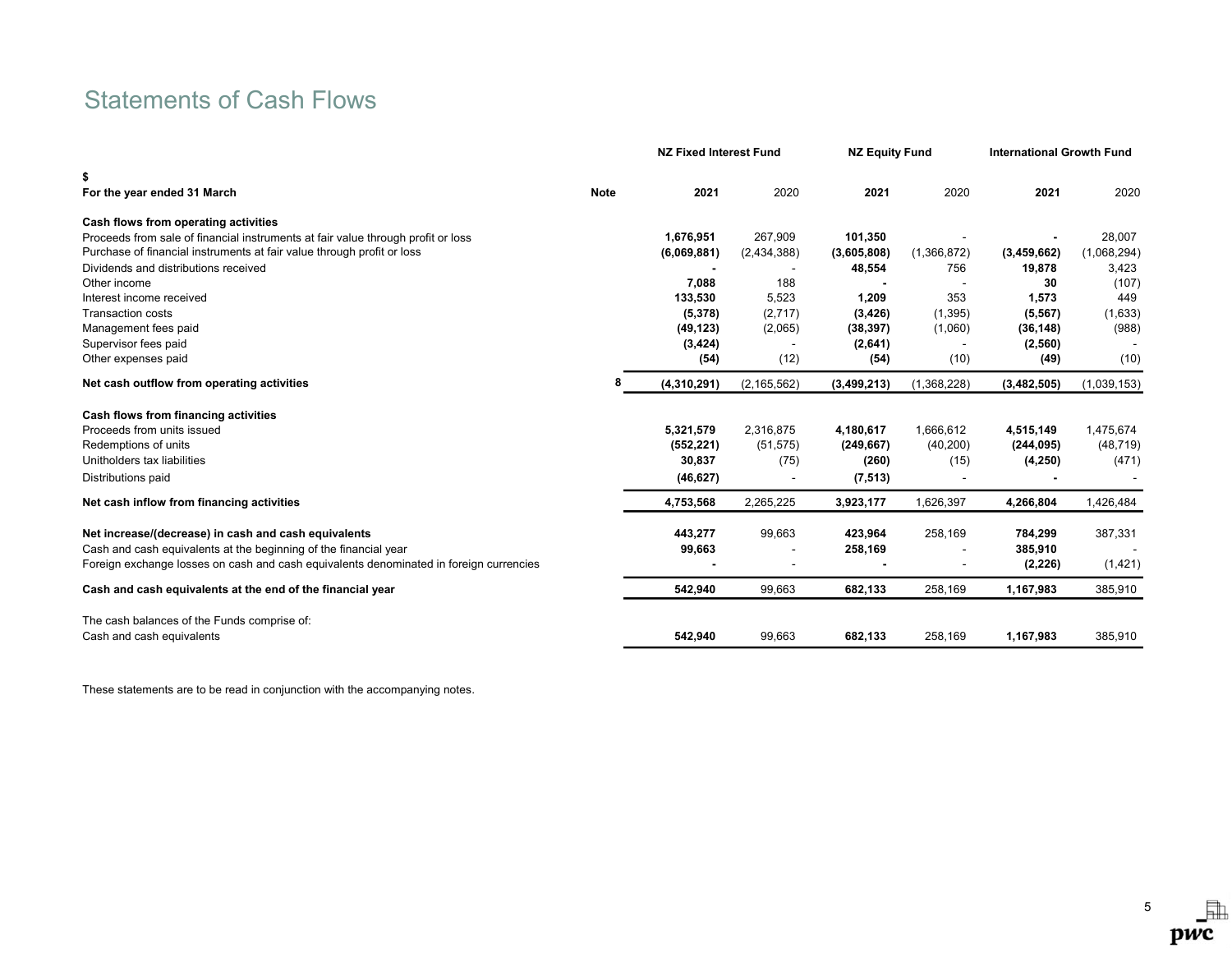# 1. General information

### Reporting Entities

These financial statements are for the year ended 31 March 2021 and have been prepared for the Funds which have been registered as the Hobson Wealth Investment Funds. The Hobson Wealth Investment Funds (the Funds) were registered as a Managed Investment Scheme in accordance with the Financial Markets Conduct Act 2013 on 11 October 2019. The Funds are the Hobson Wealth NZ Fixed Interest Fund, Hobson Wealth NZ Equity Fund and the Hobson Wealth International Growth Fund.

The Funds, which are separate legal entities are open-ended investment funds domiciled in New Zealand and established in Wellington under a Master Trust Deed issued 1 December 2016 and Unit Trust Establishment Deeds supplemental to the Trust Deed, dated 27 May 2019. Each Fund was established on the date of its Unit Trust Establishment Deed and will terminate in accordance with the provisions of the Trust Deed. The Funds commenced operations on 24 October 2019.

The principal activity of the Funds is investment.

Descriptions of the Funds are as follows:

 - The Hobson Wealth NZ Fixed Interest Fund provides investors with exposure to a diversified portfolio of predominantly investment grade New Zealand dollar denominated fixed interest securities. The investment objective of the Fund is to provide a return, before costs and tax, higher than the Bloomberg NZ Bond Composite 0+ Yr Index (BNZCRO) over a rolling three year period.

- The Hobson Wealth NZ Equity Fund provides investors with exposure to a diversified New Zealand equity portfolio with potential for growth of income and capital. The investment objective of the Fund is to provide a return, before costs and tax, higher than the S&P/NZX50 Index Gross (with imputation credits) over a rolling three-year period.

 - The Hobson Wealth International Growth Fund provides investors with exposure to a diversified international equity portfolio with potential for growth of capital. The investment objective of the Fund is to provide a return, before costs and tax, higher than the MSCI World Net Index – 50% hedged to NZD over a rolling three-year period.

Implemented Investment Solutions Limited is the licensed manager (the Manager) of the Funds. The registered office for Implemented Investment Solutions Limited is Level 2, Woodward House, 1 Woodward Street, Wellington 6146. Hobson Wealth Partners Limited ('Hobson Wealth') is the Fund's Investment Manager.

These financial statements were authorised for issue by the Board of Directors of the Manager on 19 July 2021.

#### Statutory Base

The Funds are a Managed Investment Scheme as defined by the Financial Markets Conduct Act 2013 and are subject to the provisions of that Act.

The Financial Statements have been prepared in accordance with the requirements of the Financial Markets Conduct Act 2013 and the Trust Deed.

The principal accounting policies applied in the preparation of these Financial Statements are set out below. These policies have been consistently applied throughout the period presented, unless otherwise stated.

### 2.1 Basis of preparation

The Financial Statements have been prepared in accordance with Generally Accepted Accounting Practice in New Zealand (NZ GAAP). For the purposes of complying with NZ GAAP, the Funds are for-profit entities. These Financial Statements comply with New Zealand equivalents to International Financial Reporting Standards (NZ IFRS) and International Financial Reporting Standards (IFRS). These Financial Statements have been prepared under the historical cost method, except for financial assets and liabilities held at fair value through profit or loss.

The preparation of Financial Statements in conformity with NZ IFRS requires the use of certain critical accounting estimates. It also requires the Directors of the Manager to exercise their judgement in the process of applying the Fund's accounting policies. The areas involving a higher degree of judgement or complexity, or areas where assumptions and estimates are significant to the Financial Statements are disclosed in Note 3.

The Manager enters into a fund hosting arrangement with the Investment Manager. The arrangements involve the issuing and managing of funds, under the Manager's Managed Investment Scheme license, on behalf of an Investment Manager who wants to provide investors with access to their investment solutions. The Manager contracts with other service providers to provide the services required to be provided directly to the Funds. This includes investment management, trustee/supervisor, custodian, fund administration and audit services. In respect of these services the Manager is acting as an agent of the Fund.

The Financial statements are for the year ending 31 March 2021. The comparatives are for the period from 24 October 2019 to 31 March 2020.

#### Standards and amendments to existing standards effective 1 April 2020 impacting the Funds

There are no standards, amendments to standards or interpretations that are effective for the vear beginning on 1 April 2020 that have a material effect on the Financial Statements of the Funds.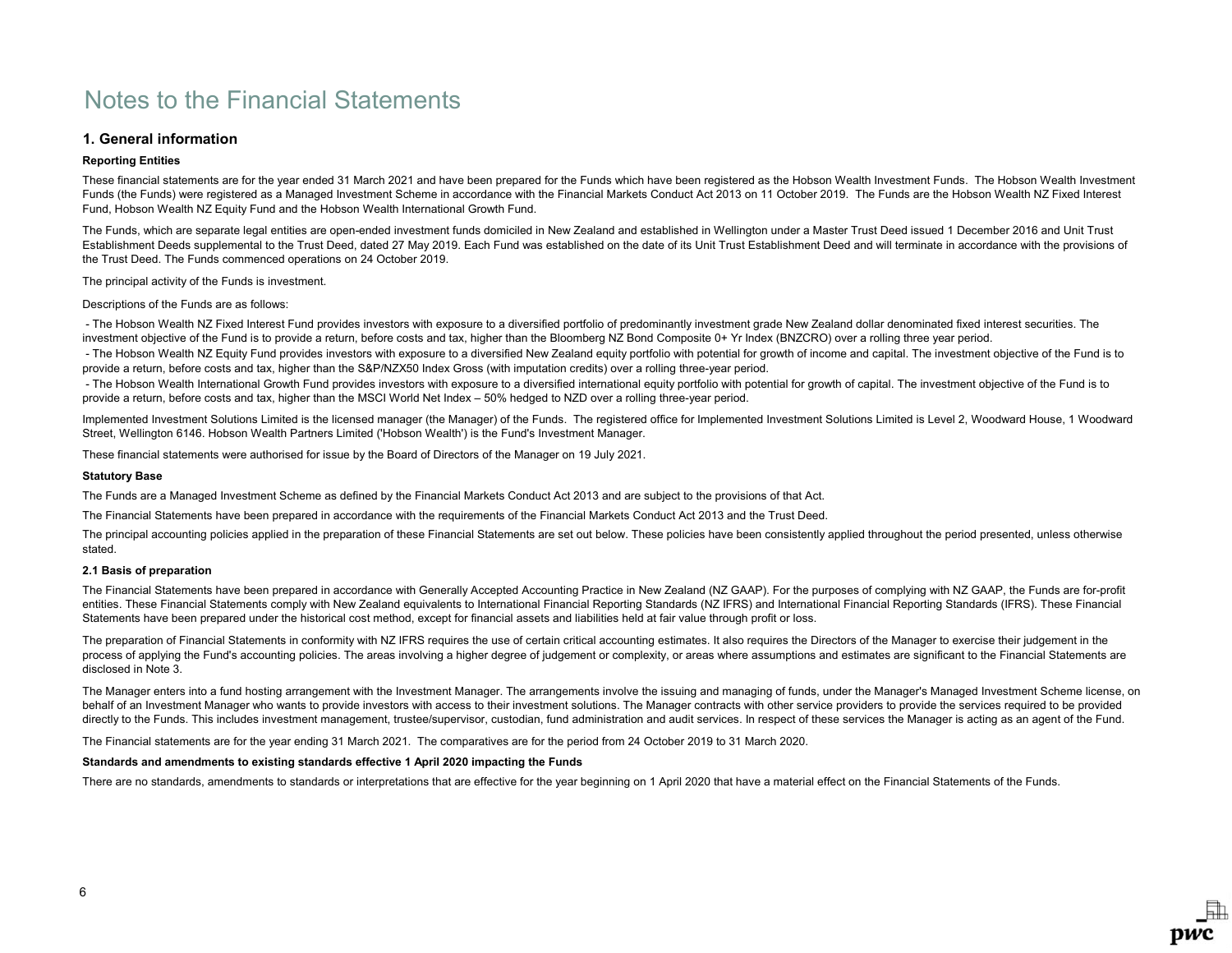### 2.2 Financial Instruments

### (a) Classification

### Financial assets

Financial assets are recognised initially at fair value. After initial recognition, financial assets are measured at fair value or amortised cost, determined on the basis of both (a) the Fund's business model for managing the financial assets; and (b) the contractual cash flow characteristics of the financial asset.

### (i) Financial assets at fair value through the profit or loss

Financial assets at fair value through the profit or loss can be either designated as such upon initial recognition or mandatorily measured at fair value in accordance with NZ IFRS 9. The portfolio of financial assets is managed and performance is evaluated on a fair value basis. The Manager is primarily focused on fair value information and uses that information to assess the assets' performance and to make decisions. All financial assets at fair value through profit or loss are mandatorily measured at fair value through the profit or loss. The contractual cash flows of the Fund's fixed interest securities are not held for the purpose of collecting contractual cash flows. The collection of contractual cash flows is only incidental in achieving the Fund's business model. As a result these fixed interest securities are classified as financial assets at fair value through the profit or loss. Financial assets at fair value through the profit or loss comprise of listed equities, listed unit trusts and fixed interest securities.

#### (ii) Financial assets at amortised cost

(a) Cash and cash equivalents include cash in hand and deposits held at call with banks in New Zealand dollars and foreign currencies. Payments and receipts relating to the purchase and sale of investment securities are classified as cash flows from operating activities, as movements in the fair value of these securities represents the Funds' main income generating activity.

(b) Receivables include interest, dividends, management fee rebates receivable, contributions receivables and receivable on the sale of unsettled securities.

### Financial liabilities

### (i) Financial liabilities at amortised cost

Payables include accrued expenses owing by the Funds at year end and may include related party fees and outstanding settlements payable.

The Funds' policy requires the Manager and the Board of Directors to evaluate the information about financial assets and liabilities at fair value through the profit and loss together with other related financial information.

#### (b) Recognition, derecognition and measurement

### (i) Financial assets at fair value through the profit or loss

The Funds recognise financial assets and liabilities at fair value through the profit or loss on the date they become parties to the contractual agreement. Financial assets and liabilities at fair value through the profit or loss are initially recognised at fair value. Transaction costs are expenses as incurred in the Statement of Comprehensive Income. Financial assets are derecognised when the rights to receive cash flows from the investments have expired or the Funds have transferred substantially all of the risks and rewards of ownership. Financial liabilities are derecognised when the obligation under the liability is discharged, cancelled or expires. Subsequent to initial recognition, all financial assets and liabilities at fair value through the profit or loss are measured at fair value.

### (ii) Financial assets and liabilities at amortised cost

The Funds recognise financial assets and financial liabilities at amortised cost on the date they become parties to the contractual agreement. Financial assets and financial liabilities at amortised cost are initially recognised at fair value. Financial assets are derecognised when the rights to receive cash flows from the investments have expired or the Funds have transferred substantially all of the risks and rewards of ownership. Financial liabilities are derecognised when the obligation under the liability is discharged, cancelled or expires. Subsequent to initial recognition, all financial assets and financial liabilities at amortised cost are measured at amortised cost. At each reporting date, the Funds shall measure the loss allowance of the financial assets at amortised cost at an amount equal to the lifetime expected credit losses if the credit risk has increased significantly since initial recognition. If, at the reporting date, the credit risk has not increased significantly since initial recognition, the Funds shall measure the loss allowance at an amount equal to 12 month expected credit losses. Significant financial difficulties of the counterparty, probability that the counterparty will enter bankruptcy or financial reorganisation, and default in payments are all considered indicators that a loss allowance may be required. If the credit risk increases to the point that it is considered to be credit impaired, interest income will be calculated based on the gross carrying amount adjusted for the loss allowance. A significant increase in credit risk is defined by management as any contractual payment which is more than 30 days past due or a counterparty credit rating which has fallen below BBB/Baa. Any contractual payment which is more than 90 days past due is considered credit impaired. There is risk of non-recovery.

7

DWC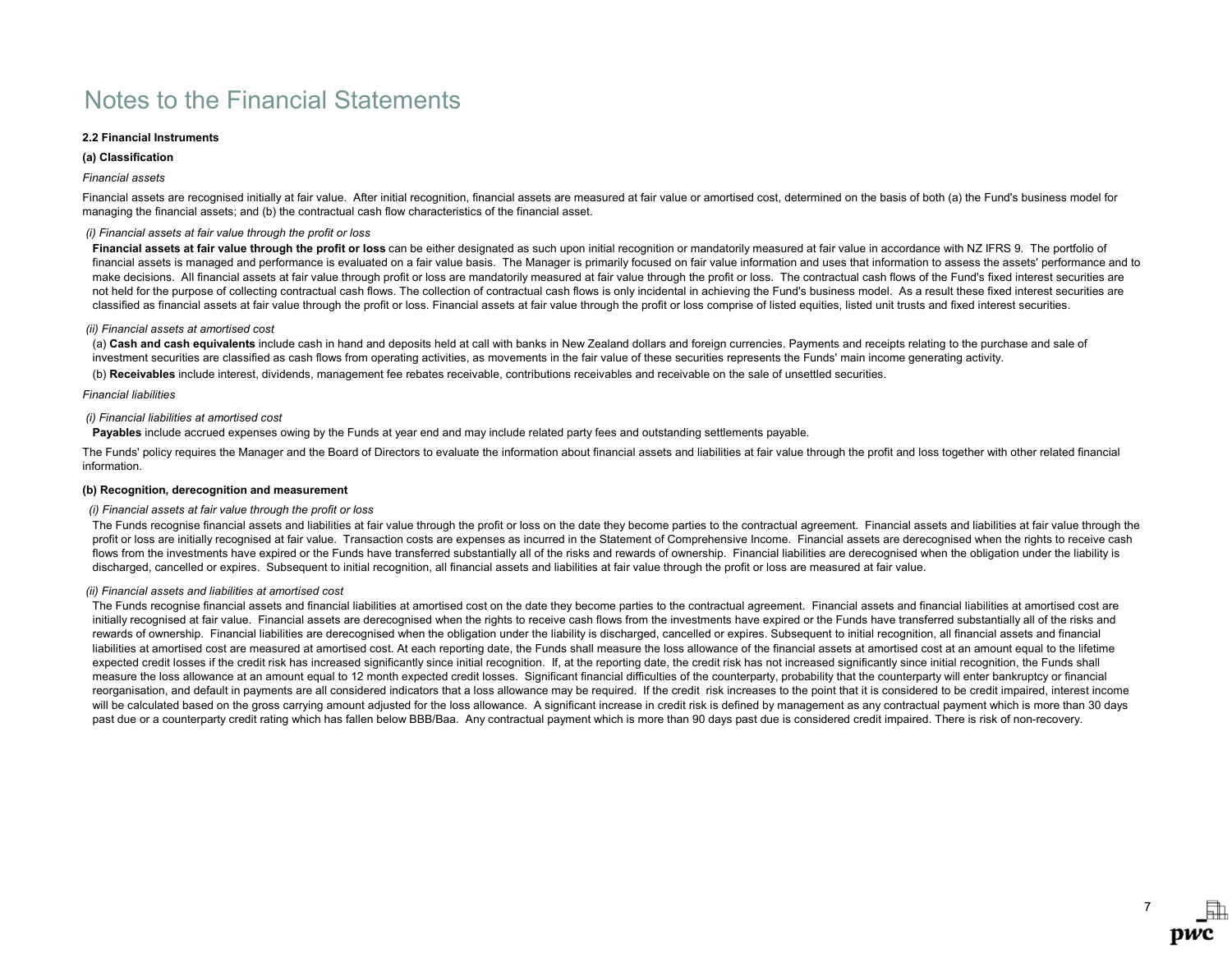### (c) Fair value estimation

Fair value is the price that would be received to sell an asset or paid to transfer a liability in an orderly transaction between market participants at measurement date in the principal or, in its absence, the most advantageous market to which the Funds had access at that date. The fair value of a liability reflects its non-performance risk.

#### Fair value in an active market

The fair value of financial assets in active markets such trading securities are based on quoted market prices at the close of trading on the reporting date. The quoted market price used for the Funds are the last traded market price for financial assets where the last traded prices falls within the bid-ask spread. In circumstances where the last traded price is not within the bid-ask spread, management will determine the point within the bid-ask spread that is most representative of fair value.

#### Fair value in an inactive or unquoted market

The fair value of financial assets and liabilities that are not traded in an active market is determined using valuation techniques. The Funds use a variety of methods and make assumptions that are based on market conditions existing at each balance date. Valuation techniques used include the use of recent comparable market transactions, reference to other instruments that are substantially the same, discounted cash flow analysis, option pricing models and other valuation techniques commonly used by market participants making the maximum use of market inputs and relying as little as possible on entity-specific inputs.

The rights of the Funds to request redemption of their investments in other funds may vary in frequency from daily to weekly redemptions. As a result, the carrying values of the other funds may not be indicative of the values ultimately realised on redemption. In addition, the Funds may be materially affected by the actions of other investors who have invested in other funds in which the Funds have invested.

If necessary, the Funds make adjustments to the net asset value of various other fund investments to obtain the best estimate of fair value. Other net changes in fair value on financial assets and financial liabilities at fair value through profit or loss in the Statements of Comprehensive Income include the change in fair value of each other fund.

#### 2.3 Offsetting financial instruments

Financial assets and liabilities are offset and the net amount reported in the Statements of Financial Position when there is a legally enforceable right to offset the recognised amounts and there is an intention to settle on a net basis, or realise the asset and settle the liability simultaneously.

#### 2.4 Net assets attributable to unitholders

The Funds issue units that are redeemable at the Unitholders' option and have identical features and are therefore classified as equity. Redemption may take place at the redemption price on any business day after appropriate notice. The fair value of redeemable units is measured at the redemption amount that is payable (based on the redemption unit price) at the balance date if Unitholders exercised their right to put the units back to the Funds.

Applications received for units in the Funds are recorded net of any entry fees payable prior to the issue of units in the Funds and any initial service fee (if any). Redemptions from the Funds are recorded gross of any exit fees payable after the cancellation of the units redeemed.

Units are issued and redeemed at the holder's option at prices based on the Funds' net asset value per unit at the time of issue or redemption. The Funds' net asset value per unit is calculated by dividing the net assets attributable to the holders of the Fund with the total number of outstanding units of the Fund. In accordance with the provisions of the offering documents, investment positions are valued based at the appropriate market value for the purpose of determining the net asset value per unit for subscriptions and redemptions.

### 2.5 Investment income

### Interest income on financial assets

Interest earned on financial assets at fair value through the profit or loss and financial assets at amortised cost is included in the Statements of Comprehensive Income on an accruals basis.

#### Dividend and distribution income

Dividend income is recognised on the ex-dividend date with any related foreign withholding tax recorded in the Statements of Net Assets Attributable to Unitholders as a unitholder tax liability. Trust distributions are recognised on a present entitlement basis.

### Net gains and losses on financial assets at fair value through the profit or loss

Realised and unrealised gains and losses are reflected in the Statements of Comprehensive Income as net gain/(loss) on financial instruments held at fair value through the profit or loss. Unrealised gains or losses include the change in net market value of investments held as at balance date and the reversal of prior periods unrealised gains or losses on investments that have been realised in the current year. Realised gains or losses are calculated based on the gross sale proceeds and the weighted average cost of the investments sold.

DWC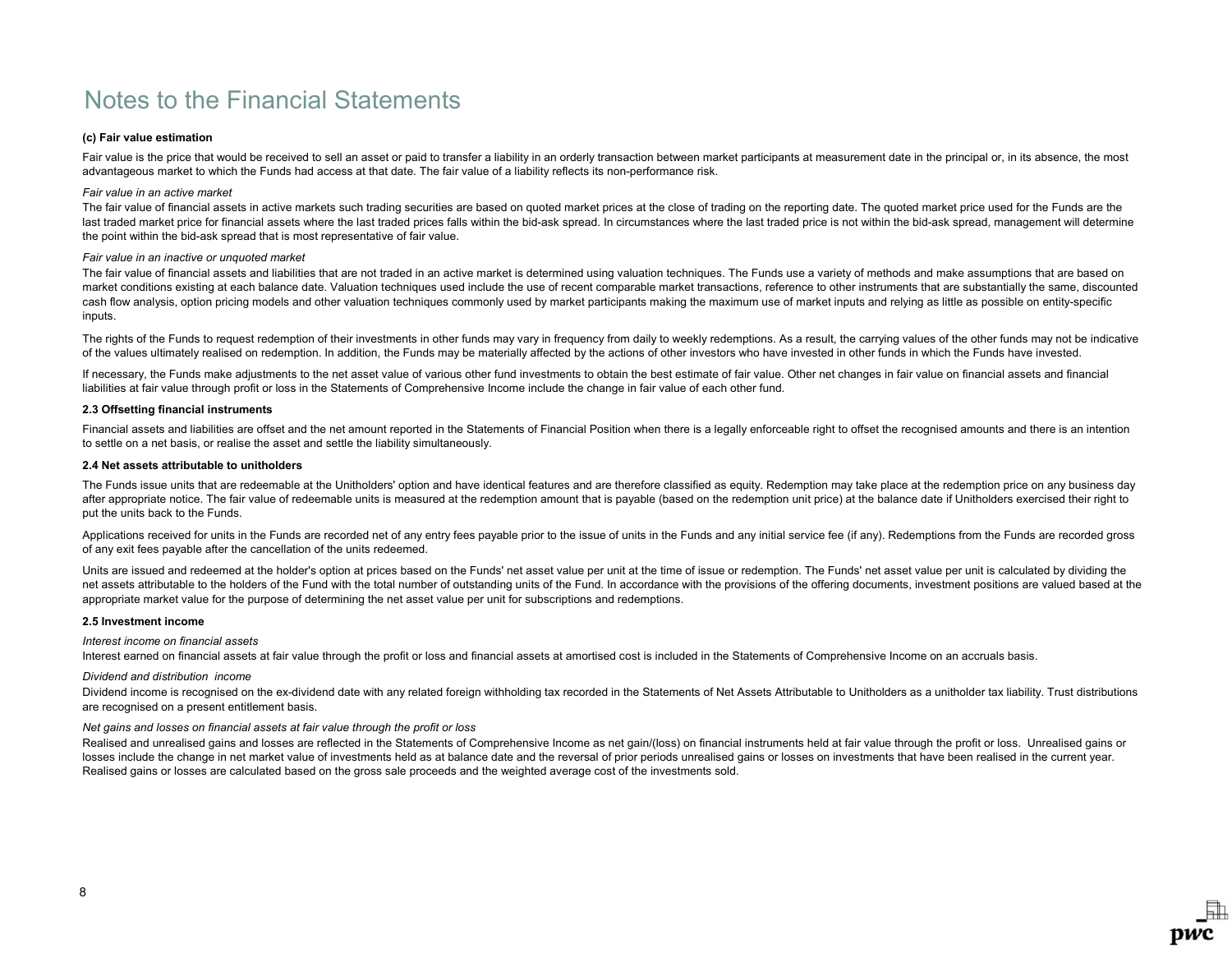### 2.6 Foreign currency translation

#### (a) Functional and presentation currency

Items included in the Funds' financial statements are measured using the currency of the primary economic environment in which they operate (the "functional currency"). The functional currency for the Funds is the New Zealand dollar, which reflects the currency in which the Funds compete for funds and are regulated. The Funds' subscriptions and redemptions of the units are denominated in New Zealand dollars. The performance of the Funds is measured in New Zealand dollars. The Manager considers the New Zealand dollar as the currency that most faithfully represents the economic effects of the underlying transactions, events and conditions. The financial statements are presented in New Zealand dollars, which is also the Funds' presentation currency.

#### (b) Transactions and balances

Foreign currency transactions are translated into the functional currency using the exchange rates prevailing at the dates of the transactions. Foreign currency assets and liabilities are translated into the functional currency using the exchange rate prevailing at balance date.

Foreign exchange gains and losses resulting from translation are included in the Statements of Comprehensive Income.

Foreign exchange gains and losses relating to cash and cash equivalents are presented in the Statements of Comprehensive Income within 'net foreign currency gains or losses on cash and cash equivalents'.

Foreign exchange gains and losses relating to the financial assets and liabilities carried at fair value through profit or loss are presented in the Statements of Comprehensive Income within 'other net changes in fair value on financial assets at fair value through the profit or loss'.

#### 2.7 Income tax

The Funds qualify as and have each elected to be a Portfolio Investment Entity (PIE) for tax purposes. Under the PIE regime income is effectively taxed in the hands of the Unitholders and therefore the Funds have no income tax expense. Accordingly, no income tax expense is recognised in the Statements of Comprehensive Income. Income is disclosed gross of any resident and foreign withholding taxes deducted at source and the taxes are included in Unitholder tax liabilities in the Statements of Changes in Net Assets Attributable to Unitholders.

Under the PIE regime, the Manager attributes the taxable income of the Funds to Unitholders in accordance with the proportion of their interest in the Funds. The income attributed to each Unitholder is taxed at the Unitholder's "prescribed investor rate" which is capped at 28% on redemptions and annually at 31 March each year.

Unitholder tax liabilities disclosed in the Statements of Changes in Net Assets Attributable to Unitholders consists of withdrawals to meet Unitholder tax liabilities under the PIE regime and any resident and foreign withholding taxes deducted at source.

### 2.8 Distribution to unitholders

Distributions may be made from the Funds in accordance with the terms of the Trust Deed, the relevant Establishment Deed and the distribution policy for the fund. Amounts that are not distributed, remain invested as part of the assets of the relevant Fund. Proposed distributions to unitholders are recognised in the Statements of Changes in Net Assets Attributable to Unitholders when they are appropriately authorised and no longer at the discretion of the Funds' Manager.

Unitholders have the choice to automatically reinvest their distributions. The reinvestment is made on the first available ex distribution net asset value price for the relevant Fund.

### 2.9 Goods and services tax (GST)

The Funds are not registered for GST. The Statements of Comprehensive Income and Statements of Cash Flows have been prepared so that all components are stated inclusive of GST. All items in the Statements of Financial Position are stated inclusive of GST.

> 9pwc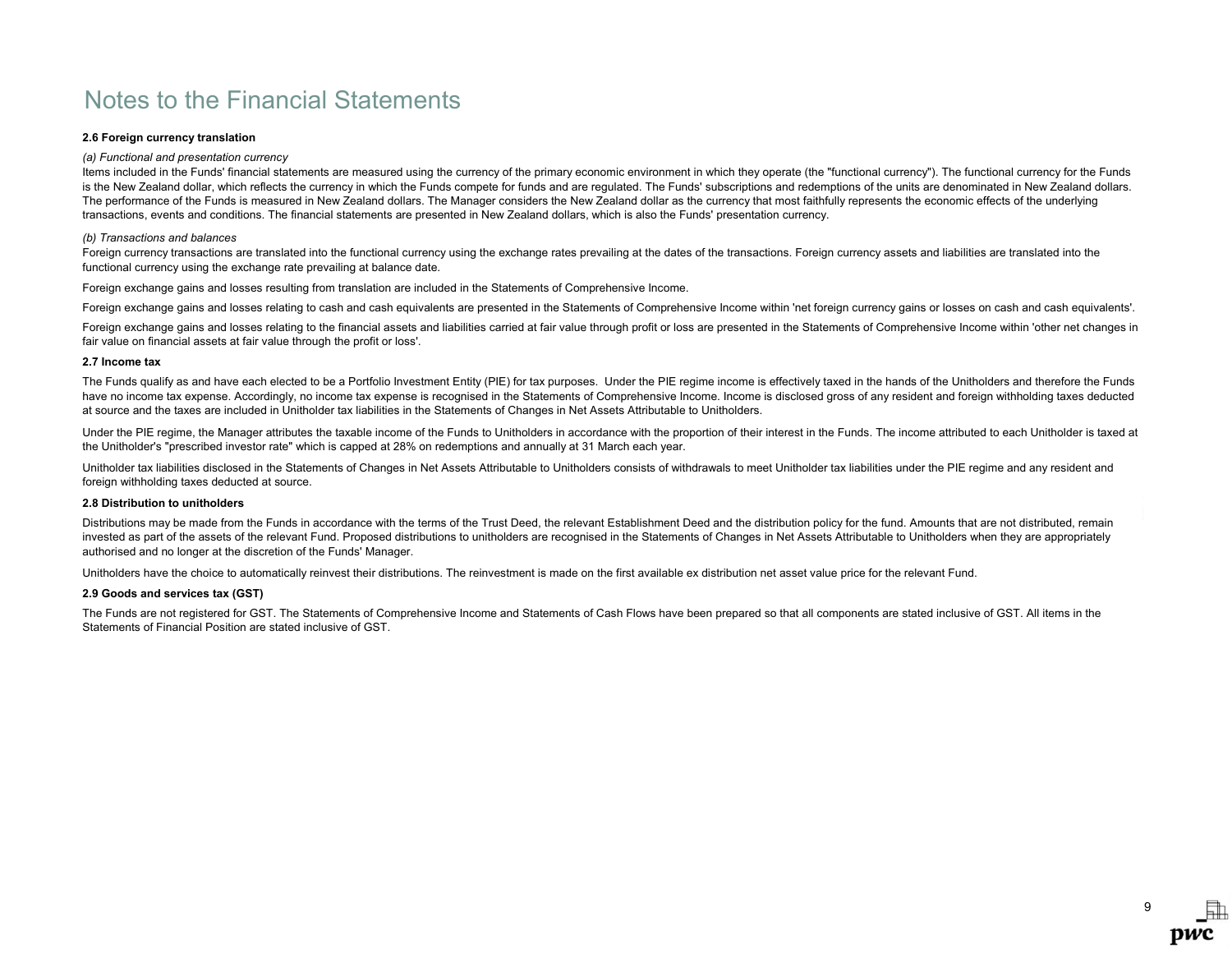# 3. Critical accounting estimates and judgements

The Manager of the Funds makes estimates and assumptions that affect the reported amounts of assets and liabilities. The resulting accounting estimates will, by definition, seldom equal the related actual results. The estimates and assumptions that have a significant risk of causing a material adjustment to the carrying amounts of assets and liabilities are outlined below. Estimates are continually evaluated and are based on historical experience among other factors, including expectations of future events that are believed to be reasonable under the circumstances.

#### Fair value of securities not quoted in an active market

The valuation models employed use observable data, to the extent practicable. However, areas such as credit risk, volatilities and correlations require management to make estimates. Changes in assumptions about these factors could affect the reported fair value of financial instruments.

The fair value of investments in other funds have been fair valued in accordance with the policies set out above in note 2.2 (c).

For certain other financial instruments, including amounts due from/to for unsettled trades, accounts payable and accrued expenses, the carrying amounts approximate fair value due to the short term nature of these financial instruments.

Covid-19

The Manager continues to closely monitor the impacts of the COVID-19 Pandemic on the Funds. The Manager has evaluated the impact of COVID-19 on the valuation of financial instruments as at 31 March 2021 and has concluded that an adjustment was not required on the basis that the markets were functioning and the redemption price for the financial assets at fair value through profit or loss represented fair value.

The Manager continues to monitor the liquidity requirements of the Funds and concluded that there is sufficient liquidity to meet liabilities when due under current conditions.

The adoption of the going concern assumption remains appropriate.

#### Net assets attributable to Unitholders

The Funds classify units as equity instruments in accordance with revised NZ IAS 32. 'Financial Instruments: Presentation'. The Funds continue to assess the classification of the redeemable units to ensure they have all the features or meet all the conditions set out in paragraphs 16A and 16B of NZ IAS 32.

### 4.1 Financial risk factors

The Trust Deed for the Funds requires the Manager to invest the assets of each Fund in accordance with the Statement of Investment Policy and Objectives (SIPO), in order to manage risk. The Funds' activities expose them to a variety of financial risks: market risk (including currency risk, cash flow interest rate risk and price risk), credit risk and liquidity risk. The Funds' overall risk management programme seeks to maximise the returns derived for the level of risk to which the Funds are exposed and seeks to minimise potential adverse effects on the Funds' financial performance.

All securities investments present a risk of loss of capital. The Funds hold financial instruments in listed unit trusts, equities, fixed interest securities and cash and cash equivalents where the maximum loss of capital is limited to the carrying value of those positions.

In addition to internal risk management carried out by the Manager and the Investment Manager, financial risk is also managed by the setting of an investment policy, agreed with and monitored by the Supervisor and set out in the Funds' Product Disclosure Statement (PDS).

The Manager uses different methods to measure and manage the various types of risk to which it is exposed; these methods are explained below.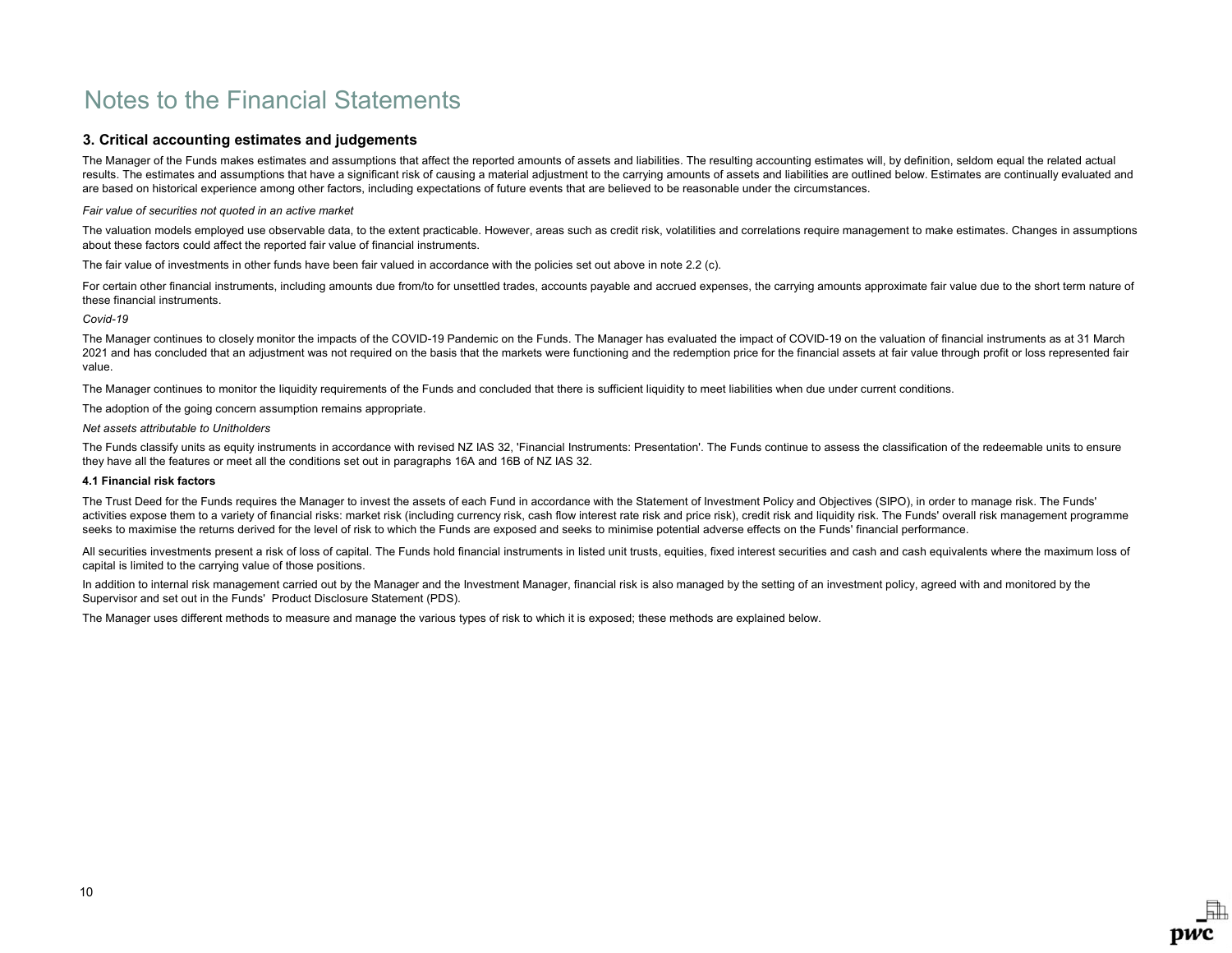# 4. Financial risk management (continued)

### 4.1 Financial risk factors (continued)

The Manager uses different methods to measure and manage the various types of risk to which it is exposed; these methods are explained below.

#### 4.1.1 Market risk

# (a) Price risk

The Funds are exposed to price risk due to their investments in listed unit trust, equities, fixed interest securities for which prices in the future are uncertain. The Funds manage their price risk by ensuring that all activities are transacted in accordance with mandates, overall investment strategy and within approved limits. In the case of the NZ Fixed Interest Fund price risk is considered to be part of the risk captured under interest risk and credit risk.

The table below summarises the sensitivity of the Funds' net assets attributable to Unitholders to movements in prices including the effect of movements in foreign currency exchange rates, as at 31 March. If prices for the Funds' investments had increased or decreased by 5% with all other variables held constant, this would have had the following impact on the Statement of Comprehensive Income and Net Assets Attributable to Unitholders:

|                                                | NZ Fixed Interest Fund |                                 | NZ Equity Fund        |                     | <b>International Growth Fund</b> |                     |
|------------------------------------------------|------------------------|---------------------------------|-----------------------|---------------------|----------------------------------|---------------------|
| As at 31 March                                 | 2021                   | 2020                            | 2021                  | 2020                | 2021                             | 2020                |
| 5% increase in prices<br>5% decrease in prices | . .<br>. .             | $\overline{\phantom{a}}$<br>. . | 259.310<br>(259, 310) | 57,796<br>(57, 796) | 239,073<br>(239, 073)            | 44,953<br>(44, 953) |

### (b) Foreign exchange risk

Foreign currency risk, as defined in NZ IFRS 7, 'Financial Instruments: Disclosures', arises as the value of future transactions, recognised monetary assets and monetary liabilities denominated in other currencies fluctuate due to changes in foreign exchange rates. NZ IFRS 7 considers the foreign exchange exposure relating to non-monetary assets and liabilities to be a component of market price risk not foreign currency risk.

At the balance date the Funds had the following foreign currency exposures due to holdings of monetary assets and liabilities (expressed in NZD equivalents):

|                            |                          | NZ Fixed Interest Fund   |                          | <b>NZ Equity Fund</b>    |           | <b>International Growth Fund</b> |  |
|----------------------------|--------------------------|--------------------------|--------------------------|--------------------------|-----------|----------------------------------|--|
| As at 31 March             | 2021                     | 2020                     | 2021                     | 2020                     | 2021      | 2020                             |  |
| <b>Monetary assets</b>     |                          |                          |                          |                          |           |                                  |  |
| United States dollar (USD) | $\overline{\phantom{a}}$ | $\overline{\phantom{0}}$ |                          |                          | 3,443,365 | 781,000                          |  |
| Australian dollar (AUD)    | $\overline{\phantom{a}}$ | $\overline{\phantom{0}}$ |                          | $\overline{\phantom{a}}$ | 883,419   | 95,243                           |  |
| Hong Kong dollar (HKD)     | $\overline{\phantom{a}}$ | $\overline{\phantom{0}}$ | $\overline{\phantom{0}}$ | $\blacksquare$           | 461.263   | 41,439                           |  |

The table below summarises the impact on the Statements of Comprehensive Income and Net Assets Attributable to Unitholders on monetary assets at balance date, had the exchange rates between the New Zealand dollar and the foreign currencies increased or decreased by 5% with all other variables held constant. The analysis is based on the Manager's best estimate of a reasonable possible shift in exchange rates with regard to historical volatility.

|                                                                                            | NZ Fixed Interest Fund | NZ Equity Fund                                       |                          | International Growth Fund                            |                      |                    |
|--------------------------------------------------------------------------------------------|------------------------|------------------------------------------------------|--------------------------|------------------------------------------------------|----------------------|--------------------|
| As at 31 March                                                                             | 2021                   | 2020                                                 | 2021                     | 2020                                                 | 2021                 | 2020               |
| <b>Monetary assets</b><br>Exchange rates increased by 5%<br>Exchange rates decreased by 5% | . .                    | $\overline{\phantom{0}}$<br>$\overline{\phantom{a}}$ | $\overline{\phantom{0}}$ | $\overline{\phantom{0}}$<br>$\overline{\phantom{0}}$ | (228,002)<br>252,002 | (43,699)<br>48,299 |

At the balance date the Funds had no foreign currency exposures due to holdings of monetary liabilities.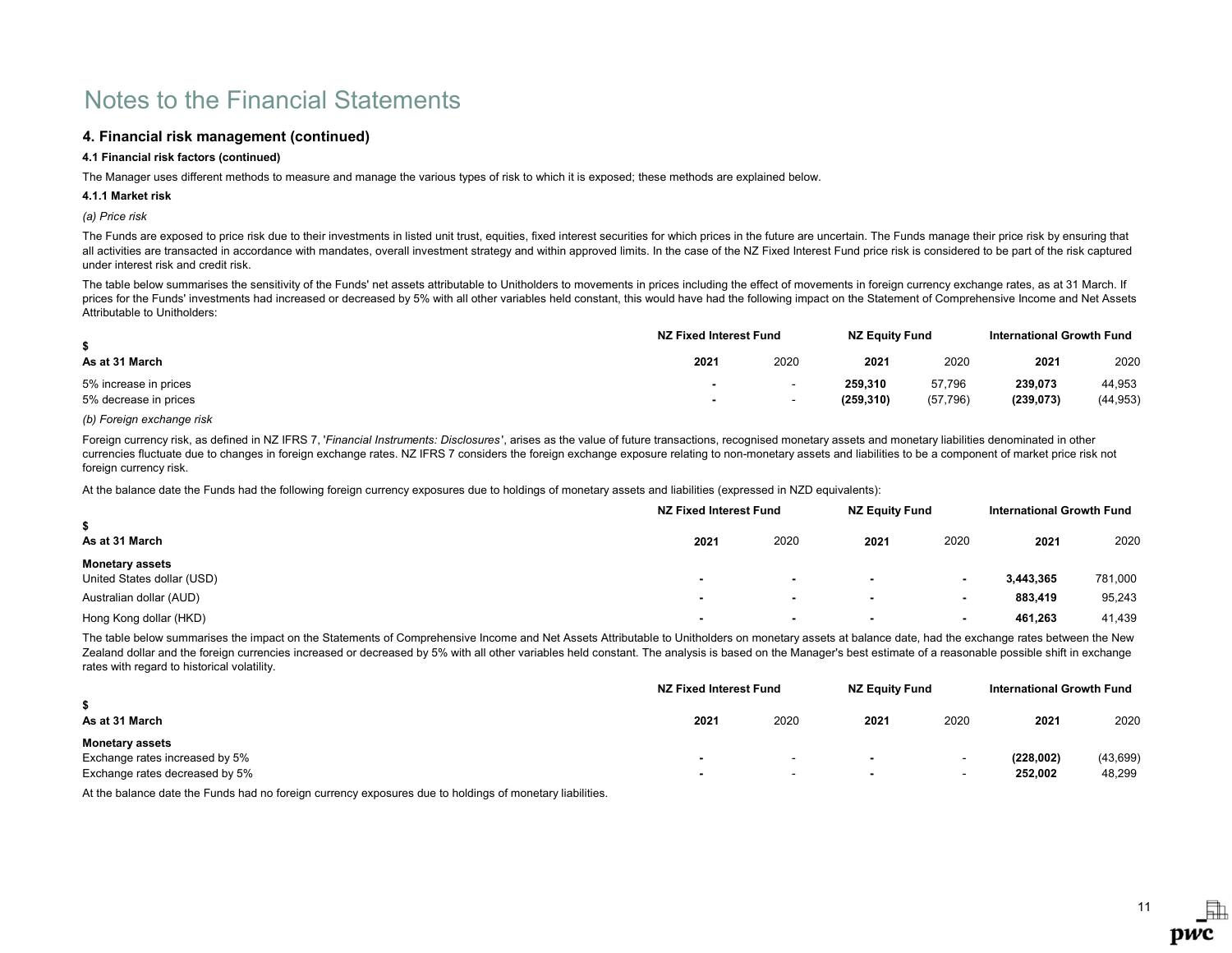# 4. Financial risk management (continued)

# 4.1 Financial risk factors (continued)

### 4.1.1 Market risk (continued)

### (c) Interest rate risk

Interest rate risk arises from the effects of fluctuations in the prevailing levels of market interest rates on the fair value of financial assets and liabilities and future cash flow.

The following table represents the maturity profile of financial instruments subject to interest rate risk at 31 March:

|                                  |           | NZ Fixed Interest Fund |      | NZ Equity Fund           |                          | <b>International Growth Fund</b> |
|----------------------------------|-----------|------------------------|------|--------------------------|--------------------------|----------------------------------|
| \$<br>As at 31 March             | 2021      | 2020                   | 2021 | 2020                     | 2021                     | 2020                             |
| <b>Fixed interest securities</b> |           |                        |      |                          |                          |                                  |
| Less than one year               | 507,001   | 510,956                |      | -                        |                          | $\sim$                           |
| 1-2 years                        | 828,066   | 145,084                |      | $\overline{\phantom{a}}$ | -                        | $\overline{\phantom{a}}$         |
| 2-5 years                        | 2,224,086 | 726,975                |      | $\overline{\phantom{0}}$ | $\overline{\phantom{a}}$ | $\overline{\phantom{a}}$         |
| Over 5 years                     | 2,933,729 | 661,034                |      | -                        |                          | $\overline{\phantom{a}}$         |
|                                  | 6,492,882 | 2,044,049              |      |                          |                          |                                  |

# Cash flow interest rate risk

The Funds hold cash and cash equivalents that expose the Funds to cash flow interest rate risk.

The table below summarises the impact on the Statements of Comprehensive Income and Net Assets Attributable to Unitholders had the relevant interest rates increased or decreased by 1% at balance date with all other variables held constant. The analysis is based on the Manager's best estimate of a reasonable possible shift in interest rates with regard to historical volatility.

|                                  |                   | NZ Fixed Interest Fund |                   |                  | International Growth Fund |                  |
|----------------------------------|-------------------|------------------------|-------------------|------------------|---------------------------|------------------|
| As at 31 March                   | 2021              | 2020                   | 2021              | 2020             | 2021                      | 2020             |
| Increase of 1%<br>Decrease of 1% | 5.429<br>(5, 429) | 997<br>(997)           | 6.821<br>(6, 821) | 2,582<br>(2,582) | 11.680<br>(11,680)        | 3,859<br>(3,859) |

# Fair value interest rate risk

The NZ Fixed Interest Fund holds fixed interest securities and exposes the Fund to fair value interest rate risk.

The following table summarises the fair value sensitivity of the Funds' investments to changes in interest rate movements at the balance date. The analysis is based on the assumptions that the relevant interest rate increased/decreased by 1%, with all other variables held constant. This represents the Manager's best estimate of a reasonable shift in the interest rates, with regard to historical volatility of those rates.

|                | NZ Fixed Interest Fund | <b>NZ Equity Fund</b> |                | <b>International Growth Fund</b> |                          |        |
|----------------|------------------------|-----------------------|----------------|----------------------------------|--------------------------|--------|
| As at 31 March | 2021                   | 2020                  | 2021           | 2020                             | 2021                     | 2020   |
| Increase of 1% | (305, 935)             | (86, 542)             | $\blacksquare$ | $\sim$                           | $\overline{\phantom{a}}$ | $\sim$ |
| Decrease of 1% | 336,144                | 95,259                | $\blacksquare$ | $\overline{\phantom{0}}$         | $\overline{\phantom{0}}$ |        |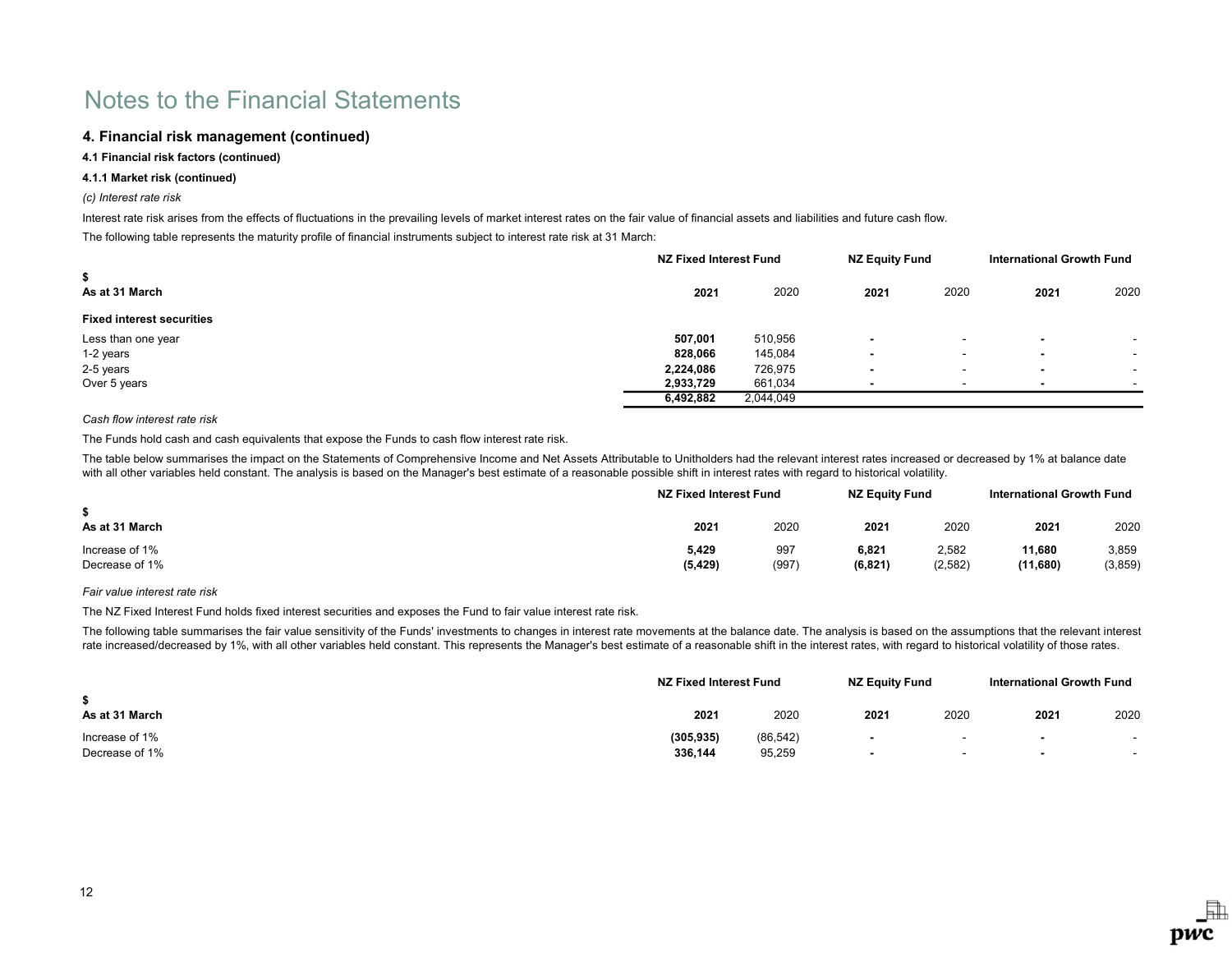# 4. Financial risk management (continued)

# 4.1 Financial risk factors (continued)

### 4.1.2 Credit risk

Credit risk is the potential risk of financial loss resulting from the failure of counterparties to honour fully the terms and conditions of a contract with the Funds. The Funds are exposed to credit risk, which is the risk that a counterparty or issuer of a security will be unable to pay amounts in full when they fall due. The main concentration to which the Funds are exposed arises from the Funds' investments in cash and cash equivalents, contributions receivable and other receivable balances.

The Funds' policy to manage this risk is to impose minimum credit rating requirements for each counterparty.

The following table sets out the equivalent Standard and Poor's credit rating for cash and cash equivalents held by the Funds and fixed interest securities held by the NZ Fixed Interest Fund:

|                                  | <b>NZ Fixed Interest Fund</b> |           | <b>NZ Equity Fund</b>    |                          | <b>International Growth Fund</b> |                          |
|----------------------------------|-------------------------------|-----------|--------------------------|--------------------------|----------------------------------|--------------------------|
| \$<br>As at 31 March             | 2021                          | 2020      | 2021                     | 2020                     | 2021                             | 2020                     |
| Cash and cash equivalents<br>AA- | 542,940                       | 99,663    | 682,133                  | 258,169                  | 1,167,983                        | 385,910                  |
| <b>Fixed Interest Securities</b> |                               |           |                          |                          |                                  |                          |
| Α                                | 421,656                       |           |                          |                          |                                  |                          |
| AA                               | 228,059                       |           |                          | $\sim$                   | $\overline{\phantom{0}}$         | $\sim$                   |
| BB                               | 150,177                       | 13,117    | $\overline{\phantom{a}}$ | $\tilde{\phantom{a}}$    | $\overline{\phantom{0}}$         | $\sim$                   |
| BB+                              | 377,838                       | 172,063   | $\blacksquare$           | $\tilde{\phantom{a}}$    | $\overline{\phantom{0}}$         | $\overline{\phantom{a}}$ |
| BBB+                             | 1,203,355                     | 633,093   | $\blacksquare$           | $\tilde{\phantom{a}}$    | $\overline{\phantom{0}}$         | $\sim$                   |
| BBB                              | 1,142,838                     | 379,686   | $\overline{\phantom{a}}$ | $\tilde{\phantom{a}}$    | $\overline{\phantom{0}}$         | $\sim$                   |
| BBB-                             | 234,234                       | 193,600   | $\blacksquare$           | $\sim$                   | $\overline{\phantom{0}}$         | $\sim$                   |
| Unrated                          | 2,734,725                     | 652,490   |                          | $\overline{\phantom{a}}$ |                                  |                          |
|                                  | 6,492,882                     | 2,044,049 |                          | $\overline{\phantom{0}}$ | $\overline{\phantom{0}}$         | $\blacksquare$           |

The maximum credit risk of financial instruments is considered to be the carrying value recognised in the Statements of Financial Position. Management consider the probability of default to be close to zero. As a result, no loss allowance has been recognised based on 12-month expected credit losses as any such impairment would be wholly insignificant to the Funds.

The risk of default is considered minimal, as delivery of securities sold is only made once the broker has received payment. Payment is made on a purchase once the securities have been received by the broker. The trade will fail if either party fails to meet its obligation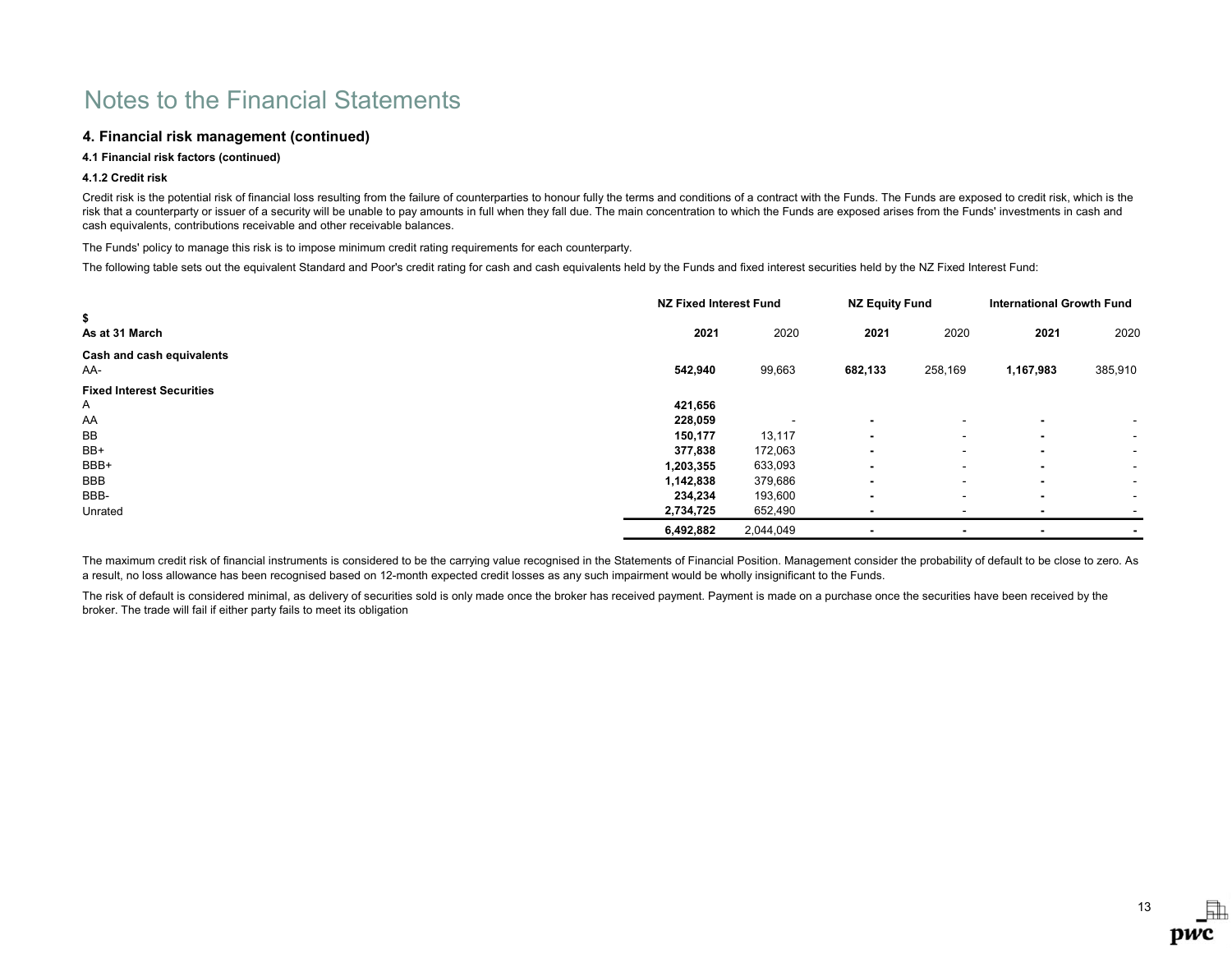# 4. Financial risk management (continued)

# 4.1 Financial risk factors (continued)

### 4.1.3 Liquidity risk

Liquidity risk is the risk that the Funds may not be able to generate sufficient cash resources to settle their obligations in full as they fall due or can only do so on terms that are materially disadvantageous.

The Funds are exposed to daily redemptions of units. The Funds invest predominantly in liquid investments and hence have daily applications and redemptions. The Funds can borrow up to 20% of the aggregate value of its investments for only for the purposes of providing short-term liquidity.

The table below analyses the Funds' financial liabilities into relevant maturity grouping based on a contractual maturity basis rather than on an expected maturity basis, as the expected maturities for such contracts are not considered to be essential to an understanding of the timing of cash flows. The amounts in the table are the contractual undiscounted cash flows.

|                                                     | NZ Fixed Interest Fund   |       | <b>NZ Equity Fund</b> |        | International Growth Fund |       |
|-----------------------------------------------------|--------------------------|-------|-----------------------|--------|---------------------------|-------|
| \$<br>As at 31 March                                | 2021                     | 2020  | 2021                  | 2020   | 2021                      | 2020  |
| Outstanding settlements payable<br>$1 - 7$ days     | $\overline{\phantom{a}}$ | 9,493 | $\sim$                | 27,734 | $\overline{\phantom{a}}$  |       |
| <b>Management fees payable</b><br>7 days to 1 month | 8,167                    | 4,081 | 6,768                 | 2,605  | 6,869                     | 2,452 |

#### 4.2 Capital risk management

The Funds' capital is represented by the net assets attributable to Unitholders. The Funds' objective when managing capital is to provide returns for Unitholders through investing and to employ an established Investment Manager who manages a diversified portfolios of funds.

The minimum initial investment for each Fund is \$10,000. Thereafter, the minimum additional investment is \$1,000 per Fund. These minimum amounts may be varied or waived at the Manager's discretion.

Payment for redemption requests will normally be made within 15 days of receiving a redemption request from the member of a Fund.

The Manager may suspend redemptions where the Manager decides to close the Fund, or in other circumstances where the Manager believes that allowing members to take money out would not be workable, or would prejudice members generally. A suspension can last up to six months. If withdrawals are suspended and a member submitted a withdrawal request, the redemption request will not be processed until the suspension is lifted.

The Manager reserve the right to refuse a redemption request for less than \$500 or a redemption request that would result the member's holding be less than \$10,000 (except where the member withdraws it total unitholding).

The Funds do not have any externally imposed capital requirements. Units may be redeemed at any business day subject to the receipt of the redemption request.

Neither the Supervisor, the Manager, or any other party guarantee the units offered by the Funds, the performance or returns of the Funds or the repayment of capital.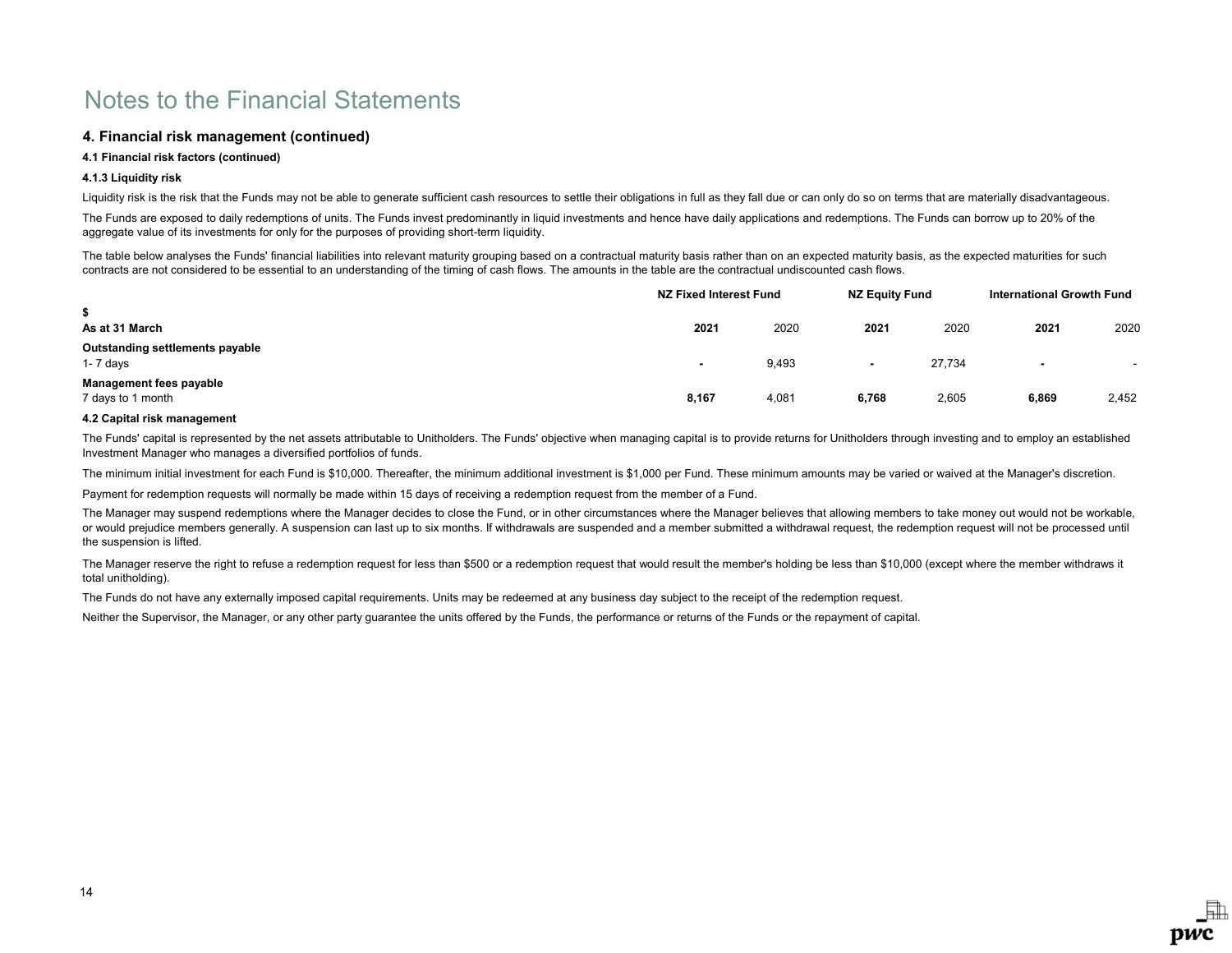# 4. Financial risk management (continued)

### 4.3 Fair value estimation

All financial assets and financial liabilities included in the Statements of Financial Position, are carried at amounts that represent or approximate fair value. The fair value of financial assets traded in active markets are based on quoted market prices at the close of trading on the year end date. The quoted market price used for financial assets held by the Funds is the last traded price.

A financial instrument is regarded as quoted in an active market if quoted prices are readily and regularly available from an exchange, dealer, broker, industry group, pricing service, or regulatory agency, and those prices represent actual and regularly occurring market transactions on an arm's length basis.

NZ IFRS 13 requires the Funds to classify fair value measurements using a fair value hierarchy that reflects the significance of the inputs used in making the measurements. The fair value hierarchy has the following levels:

\* Quoted prices (unadjusted) in active markets for identical assets or liabilities (level 1).

- \* Inputs other than quoted prices included within level 1 that are observable for the asset or liability, either directly (that is, as prices) or indirectly (that is, derived from prices) (level 2).
- \* Inputs for the asset or liability that are not based on observable market data (that is, unobservable inputs) (level 3).

The level in the fair value hierarchy within which the fair value measurement is categorised in its entirety is determined on the basis of the lowest input that is significant to the fair value measurement in its entirety. For this purpose, the significance of an input is assessed against the fair value measurement in its entirety. If a fair value measurement uses observable inputs that require significant adjustment based on unobservable inputs, that measurement is a level 3 measurement.

The determination of what constitutes 'observable' requires significant judgement by the Manager. The Manager considers observable data to be that market data that is readily available, regularly distributed or updated, reliable and verifiable and provided by independent sources that are actively involved in the relevant market.

The following table analyses within the fair value hierarchy the Funds' financial assets (by class) measured at fair value at the period end:

|                                                                                             | NZ Fixed Interest Fund |                          | <b>NZ Equity Fund</b> |           | <b>International Growth Fund</b> |         |
|---------------------------------------------------------------------------------------------|------------------------|--------------------------|-----------------------|-----------|----------------------------------|---------|
| \$<br>As at 31 March                                                                        | 2021                   | 2020                     | 2021                  | 2020      | 2021                             | 2020    |
| <b>Level 1 Assets</b><br>Financial assets measured at fair value through the profit or loss |                        |                          |                       |           |                                  |         |
| Listed equities                                                                             |                        | $\overline{\phantom{a}}$ | 5,186,197             | 1,155,919 | 3,361,484                        | 438,646 |
| Listed funds/trusts                                                                         |                        |                          |                       |           | 1,419,978                        | 460,422 |
| <b>Total Level 1 Assets</b>                                                                 |                        |                          | 5,186,197             | 1,155,919 | 4,781,462                        | 899,068 |
| <b>Level 2 Assets</b><br>Financial assets measured at fair value through the profit or loss |                        |                          |                       |           |                                  |         |
| Fixed interest securities                                                                   | 6,492,882              | 2,044,049                |                       |           |                                  |         |
| <b>Total Level 2 Assets</b>                                                                 | 6,492,882              | 2,044,049                |                       |           |                                  |         |
| Total financial assets at fair value through the profit or loss                             | 6,492,882              | 2,044,049                | 5,186,197             | 1,155,919 | 4,781,462                        | 899,068 |

The NZ Equity and International Growth Fund hold investments in listed equities and listed trusts for which quoted prices are available. These investments are classified in Level 1.

The NZ Fixed Interest Fund only hold investments in fixed interest securities. The fair values of these instruments are determined by using a valuation model for which the inputs are market observable and are therefore classified in Level 2. Fixed income securities are calculated using market accepted formulas.

There have been no transfers between the different classifications during the financial year for any of the Funds.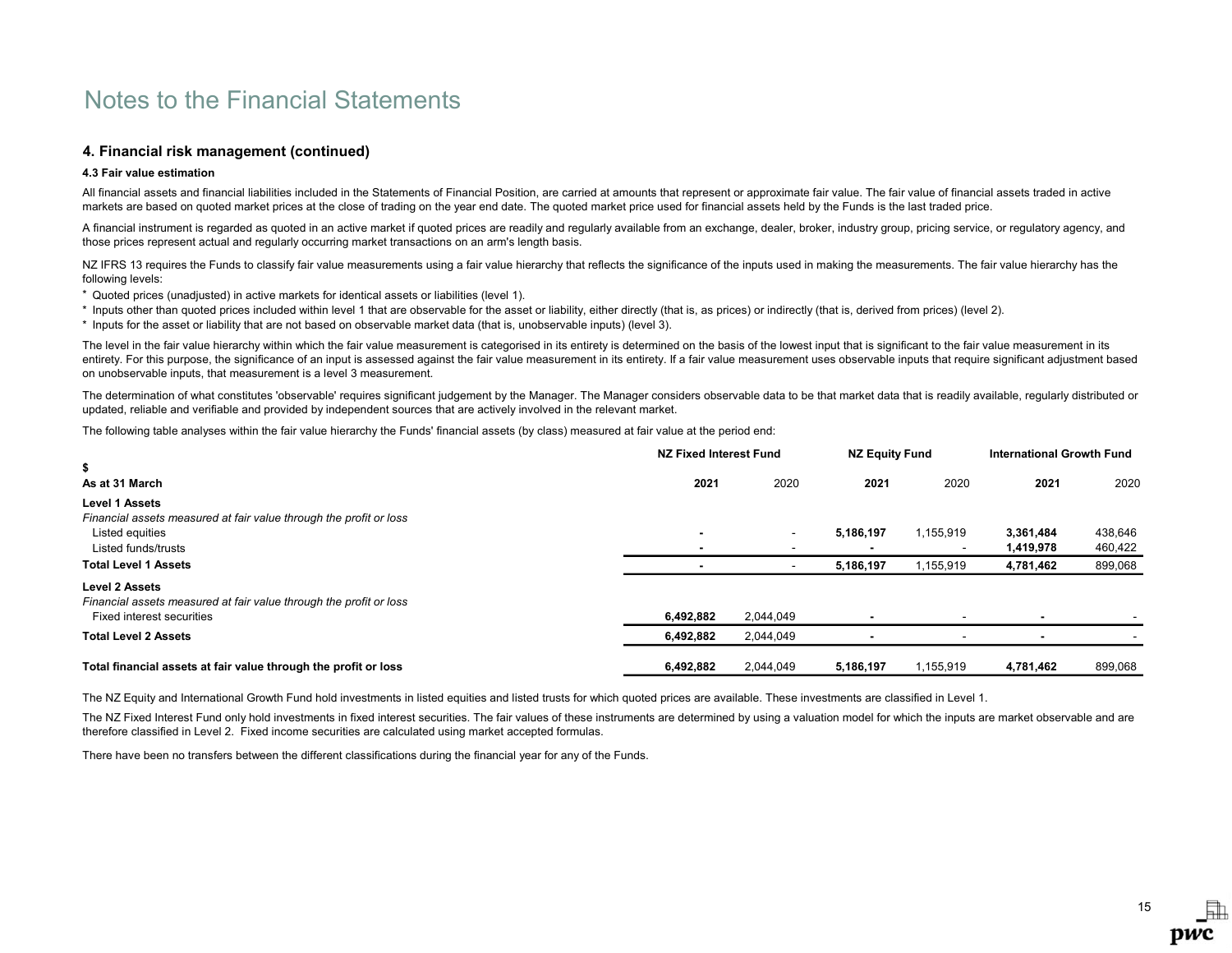# 5. Financial assets at fair value through the profit or loss

|                                                                                                                                 | <b>NZ Fixed Interest Fund</b> |                               | <b>NZ Equity Fund</b> |                       | <b>International Growth Fund</b> |                                  |  |
|---------------------------------------------------------------------------------------------------------------------------------|-------------------------------|-------------------------------|-----------------------|-----------------------|----------------------------------|----------------------------------|--|
| \$<br>As at 31 March                                                                                                            | 2021                          | 2020                          | 2021                  | 2020                  | 2021                             | 2020                             |  |
|                                                                                                                                 |                               |                               |                       |                       |                                  |                                  |  |
| <b>Fixed interest securities</b><br>Listed equities                                                                             | 6,492,882                     | 2,044,049                     | 5,186,197             | 1,155,919             | 3,361,484                        | 438,646                          |  |
| Listed funds/trusts                                                                                                             |                               |                               |                       |                       | 1,419,978                        | 460,422                          |  |
| Total financial assets at fair value through the profit or loss                                                                 | 6,492,882                     | 2,044,049                     | 5,186,197             | 1,155,919             | 4,781,462                        | 899,068                          |  |
| 6. Financial instruments by category                                                                                            |                               |                               |                       |                       |                                  |                                  |  |
|                                                                                                                                 | <b>NZ Fixed Interest Fund</b> |                               | <b>NZ Equity Fund</b> |                       | <b>International Growth Fund</b> |                                  |  |
| \$                                                                                                                              |                               |                               |                       |                       |                                  |                                  |  |
| As at 31 March                                                                                                                  | 2021                          | 2020                          | 2021                  | 2020                  | 2021                             | 2020                             |  |
| Financial assets at fair value through profit or loss<br>Financial assets measured at fair value through the profit or loss     | 6,492,882                     | 2,044,049                     | 5,186,197             | 1,155,919             | 4,781,462                        | 899,068                          |  |
| Total assets at fair value through the profit or loss                                                                           | 6,492,882                     | 2,044,049                     | 5,186,197             | 1,155,919             | 4,781,462                        | 899,068                          |  |
| Financial assets at amortised cost<br>Cash and cash equivalents<br>Management fee rebates receivable<br>Contribution receivable | 542,940                       | 99,663                        | 682,133               | 258,169               | 1,167,983<br>1,086               | 385,910<br>107                   |  |
| <b>Accrued Interest</b>                                                                                                         | 24,722<br>33,973              | 15,169                        | 35,000                |                       | 39,000                           |                                  |  |
| Dividends receivable                                                                                                            |                               |                               | 13,356                | 8,635                 | 2,158                            | 499                              |  |
| Total financial assets at amortised cost                                                                                        | 601,635                       | 114,832                       | 730,489               | 266,804               | 1,210,227                        | 386,516                          |  |
| <b>Total financial assets</b>                                                                                                   | 7,094,517                     | 2,158,881                     | 5,916,686             | 1,422,723             | 5,991,689                        | 1,285,584                        |  |
|                                                                                                                                 |                               | <b>NZ Fixed Interest Fund</b> |                       | <b>NZ Equity Fund</b> |                                  | <b>International Growth Fund</b> |  |
| \$                                                                                                                              |                               |                               |                       |                       |                                  |                                  |  |
| As at 31 March                                                                                                                  | 2021                          | 2020                          | 2021                  | 2020                  | 2021                             | 2020                             |  |
| <b>Financial liabilities at amortised cost</b>                                                                                  |                               |                               |                       |                       |                                  |                                  |  |
| Outstanding settlements payable<br>Management fees payable                                                                      | 8,167                         | 9,493<br>4,081                | 6,768                 | 27,734<br>2,605       | 6,869                            | 2,452                            |  |
| Total financial liabilities at amortised cost                                                                                   | 8,167                         | 13,574                        | 6,768                 | 30,339                | 6,869                            | 2,452                            |  |
| <b>Total financial liabilities</b>                                                                                              | 8,167                         | 13,574                        | 6,768                 | 30,339                | 6,869                            | 2,452                            |  |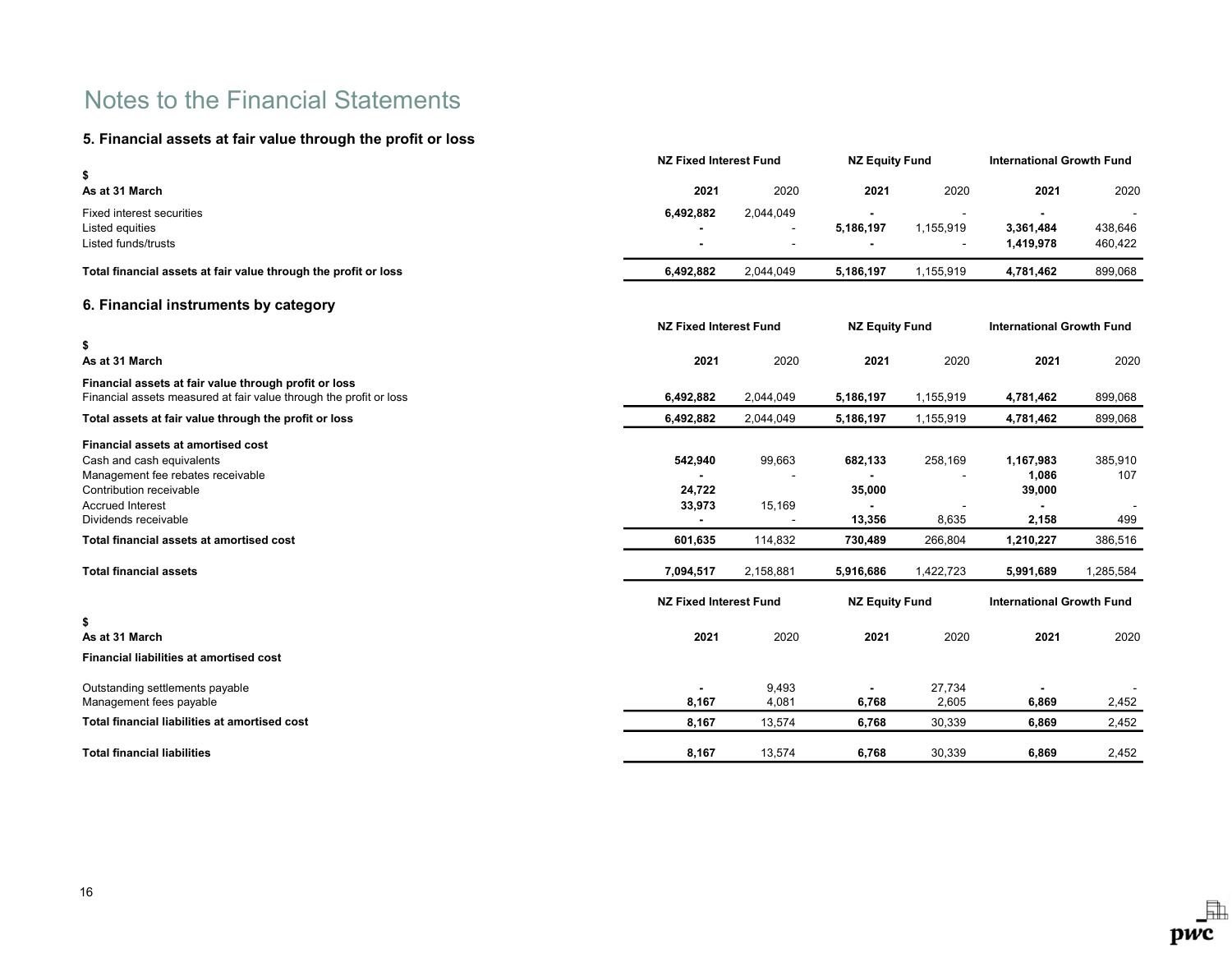# 7. Related parties

# 7.1 Manager, Supervisor and Custodian

As outlined in the Funds' Product Disclosure Statement, the Funds incur management fees fixed at 1.30% of net asset value including GST. GST is currently charged at various rates driven by the nature of the service provided including exempt services such as custody and up to 15% for other services. The management fees include fees paid to the Investment Manager, the Manager for hosting the Fund, the Supervisor, the Custodian and Administration Manager, bank charges and other various costs and expenses incurred.

The Supervisor of the Funds is Public Trust. For the year ended 31 March 2021, the Supervisor fee payable with respect to the Funds amounted to \$34,500 (31 March 2020: \$15,673), \$34,500 of which was paid by the Manager (31 March 2020: \$15,673).

MMC Limited is the Custodian of the Funds. National Australia Bank (NAB) Limited is the Sub-Custodian of the Funds.

As at 31 March 2021 and 31 March 2020 no directors of the Manager, Investment Manager or the Supervisor or close family members or entities that are controlled, jointly controlled or significantly influenced by the directors or close family members of the Manager, Investment Manager or Supervisor held any investment interest in the Funds.

As at 31 March 2021 and 31 March 2020, the Manager held no units in the Hobson Wealth Investment Funds.

Audit fees paid by the Manager on behalf of the Funds for the period ended 31 March 2021 for all the Funds are \$27,000 (31 March 2020: \$26,000).

# 8. Reconciliation of operating (loss)/profit to net cash outflow from operating activities

|                                                                                                                                                                                                                                         | NZ Fixed Interest Fund            |                                     | <b>NZ Equity Fund</b>            |                                 | <b>International Growth Fund</b> |                               |
|-----------------------------------------------------------------------------------------------------------------------------------------------------------------------------------------------------------------------------------------|-----------------------------------|-------------------------------------|----------------------------------|---------------------------------|----------------------------------|-------------------------------|
| \$<br>For the year ended 31 March                                                                                                                                                                                                       | 2021                              | 2020                                | 2021                             | 2020                            | 2021                             | 2020                          |
| Net profit/(loss)                                                                                                                                                                                                                       | 162,756                           | (119, 918)                          | 559,358                          | (234, 014)                      | 395,885                          | (143, 351)                    |
| Adjustments for non-cash items<br>Net unrealised changes in the fair value of financial assets and liabilities<br>Net foreign currency gains or losses on cash and cash equivalents<br>Distributions received as units rather than cash | (57, 260)                         | 132,265                             | (515, 609)<br>(15, 951)          | 240,117<br>(1,429)              | (420,841)<br>2,226<br>(1,892)    | 109,751<br>1,421              |
|                                                                                                                                                                                                                                         | (57, 260)                         | 132,265                             | (531, 560)                       | 238,688                         | (420, 507)                       | 111,172                       |
| Movements in working capital items<br>(Increase) in trade and other receivables<br>Increase in trade and other payables<br>(Increase) in net cost of investments                                                                        | (18, 804)<br>4,085<br>(4,401,068) | (15, 169)<br>4,081<br>(2, 166, 821) | (4, 721)<br>4,163<br>(3,526,453) | (8,635)<br>2,605<br>(1,366,872) | (2,638)<br>4,417<br>(3,459,662)  | (606)<br>2,452<br>(1,008,820) |
|                                                                                                                                                                                                                                         | (4, 415, 787)                     | (2, 177, 909)                       | (3,527,011)                      | (1,372,902)                     | (3, 457, 883)                    | (1,006,974)                   |
|                                                                                                                                                                                                                                         | (4, 473, 047)                     | (2,045,644)                         | (4,058,571)                      | (1, 134, 214)                   | (3,878,390)                      | (895, 802)                    |
| Net cash (outflow) from operating activities                                                                                                                                                                                            | (4,310,291)                       | (2, 165, 562)                       | (3,499,213)                      | (1,368,228)                     | (3,482,505)                      | (1,039,153)                   |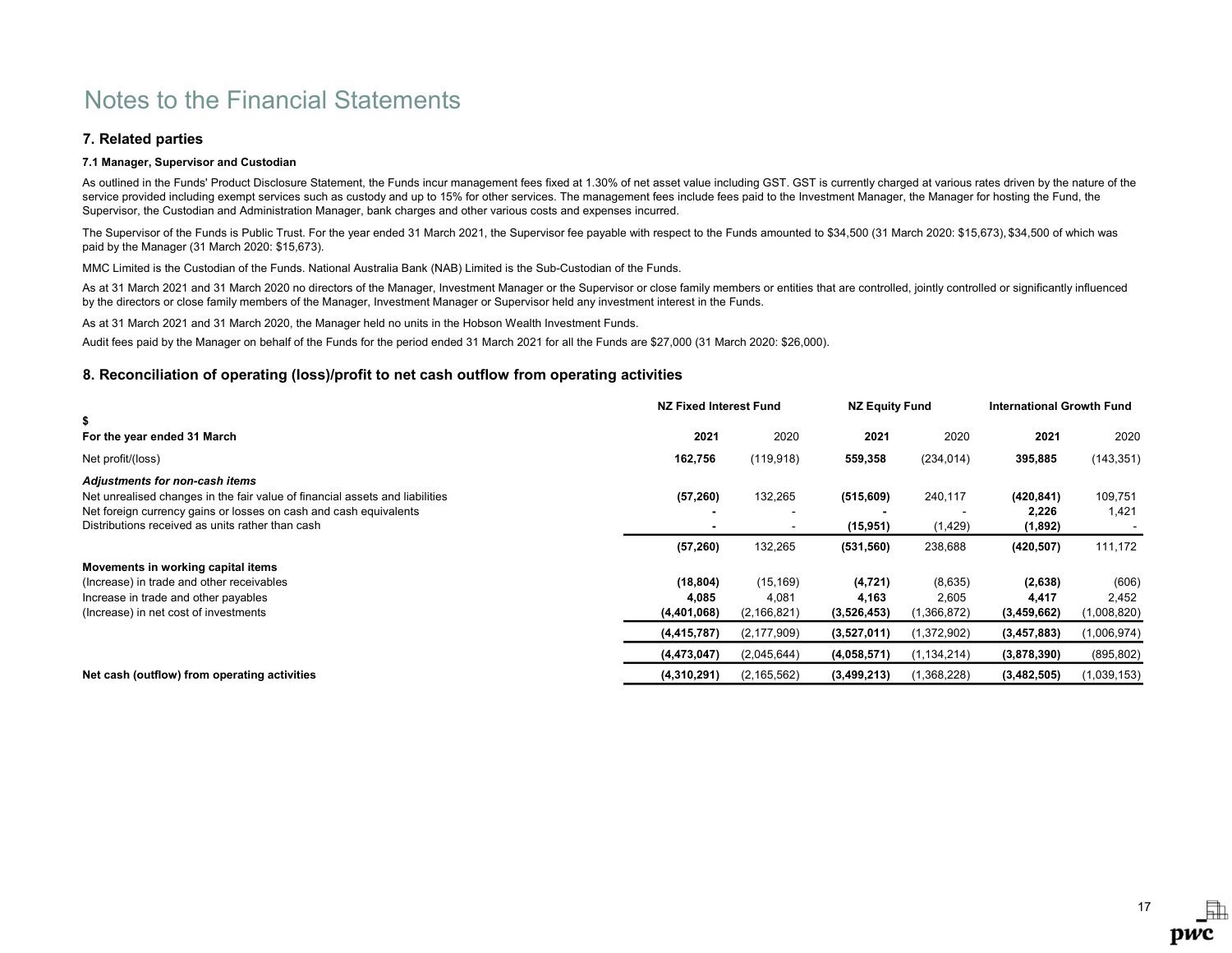# 9. Assets and liabilities not carried at fair value but for which fair value is disclosed

Cash and cash equivalents include cash on hand, deposits held with banks and brokers and other short-term investments in an active market. Outstanding settlements represent the contractual amount due by the Funds for settlement of trades. All financial assets and liabilities not measured at fair value through profit or loss are carried at amortised cost and their carrying values are a reasonable approximation of fair value.

# 10. Commitments and contingent liabilities

There are no material commitments or contingencies as at 31 March 2021 (31 March 2020: nil).

# 11. Events occurring after balance date

No significant events that have occurred since the reporting date which would have impacted the financial position of the Funds disclosed in the Statements of Financial Position as at 31 March 2021 or on the results and cash flows of the Funds for the reporting period ended on that date.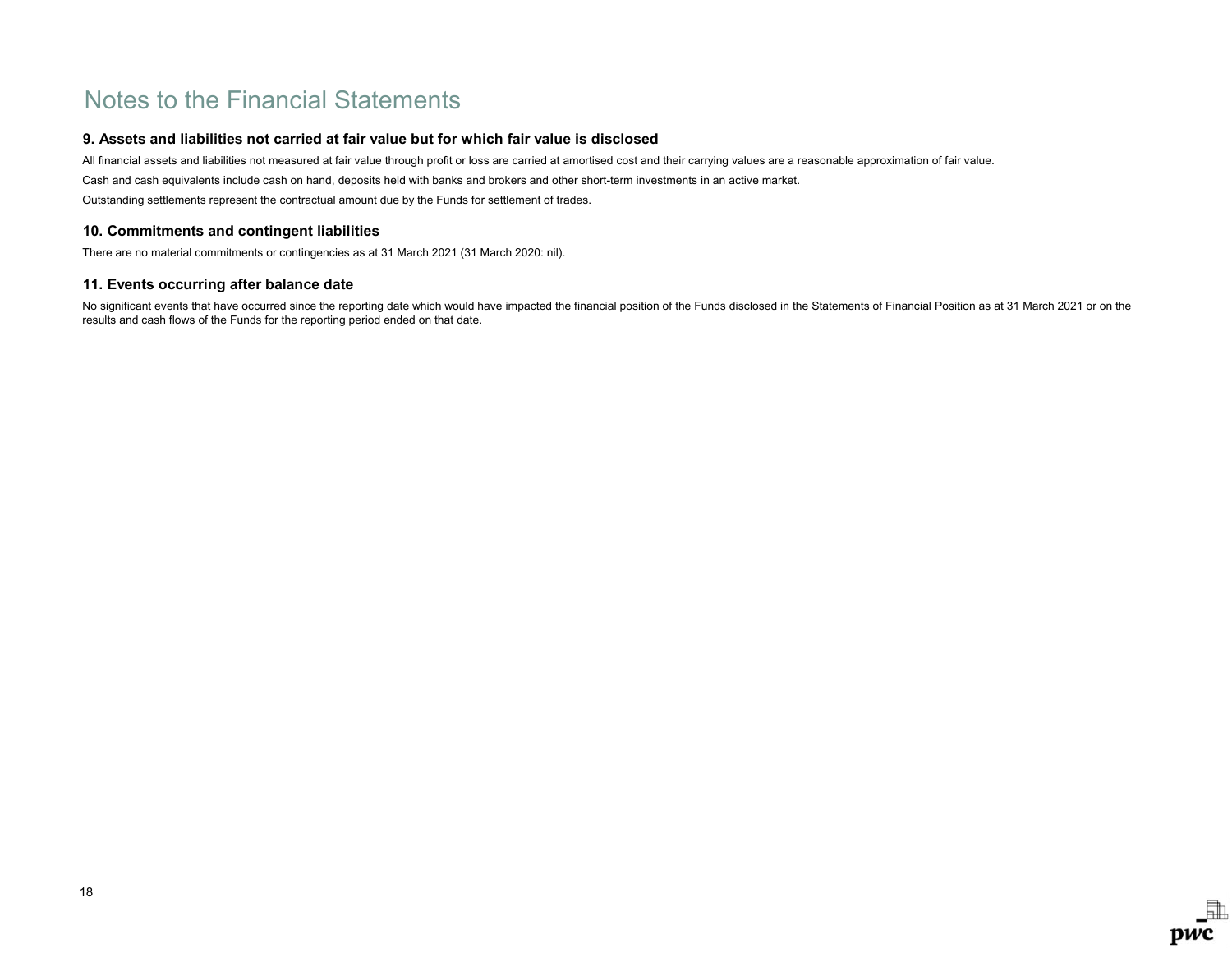

# Independent auditor's report

To the unitholders of Hobson Wealth Investment Funds which comprise:

Hobson Wealth NZ Fixed Interest Fund Hobson Wealth NZ Equity Fund Hobson Wealth International Growth Fund (Collectively referred to as the Funds)

# **Our opinion**

In our opinion, the accompanying financial statements of the Funds present fairly, in all material respects, the financial position of the Funds as at 31 March 2021, their financial performance and their cash flows for the year then ended in accordance with New Zealand Equivalents to International Financial Reporting Standards (NZ IFRS) and International Financial Reporting Standards (IFRS).

# **What we have audited**

The financial statements comprise:

- the statements of financial position as at 31 March 2021;
- the statements of comprehensive income for the year then ended:
- the statements of changes in net assets attributable to unitholders for the year then ended;
- the statements of cash flows for the year then ended; and
- the notes to the financial statements, which include significant accounting policies and other explanatory information.

# **Basis for opinion**

We conducted our audit in accordance with International Standards on Auditing (New Zealand) (ISAs (NZ)) and International Standards on Auditing (ISAs). Our responsibilities under those standards are further described in the Auditor's responsibilities for the audit of the financial statements section of our report.

We believe that the audit evidence we have obtained is sufficient and appropriate to provide a basis for our opinion.

# **Independence**

We are independent of the Funds in accordance with Professional and Ethical Standard 1 International Code of Ethics for Assurance Practitioners (including International Independence Standards) (New Zealand) (PES 1) issued by the New Zealand Auditing and Assurance Standards Board and the International Code of Ethics for Professional Accountants (including International Independence Standards) issued by the International Ethics Standards Board for Accountants (IESBA Code), and we have fulfilled our other ethical responsibilities in accordance with these requirements.

We have provided the following services to Implemented Investment Solutions Limited (the Manager): agreed upon procedures on the net tangible assets calculation, controls assurance reporting, registry compliance assurance reporting and the audit of the financial statements of the Manager and other funds managed by the Manager. Subject to certain restrictions, employees of the firm may invest in the Funds on normal market terms. These services and relationships have not impaired our independence as auditor of the Funds. Other than in our capacity as auditor, we have no other relationships with, or interests in, the Funds.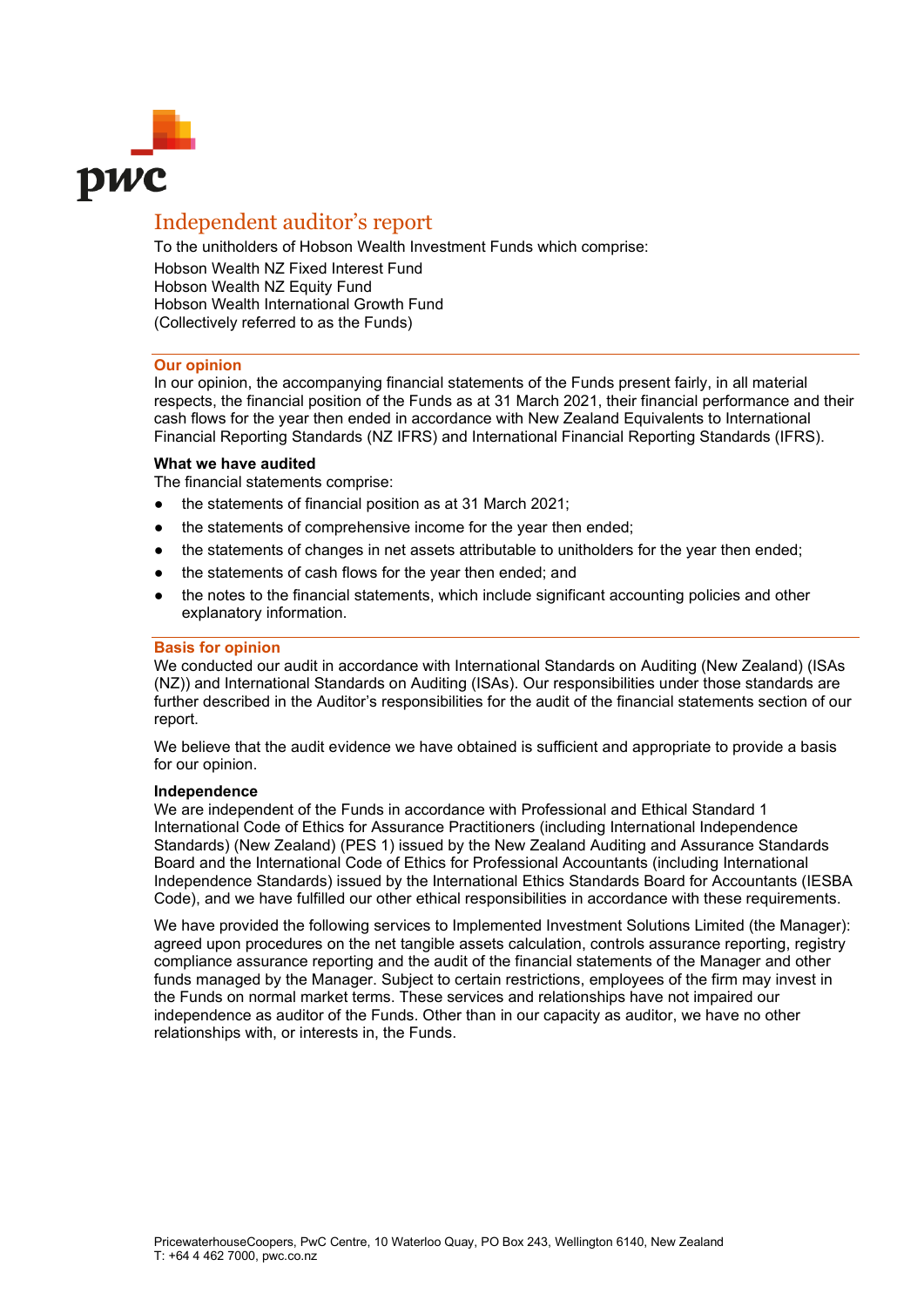

# **Key audit matters**

Key audit matters are those matters that, in our professional judgement, were of most significance in our audit of the financial statements of the current year. We have one key audit matter: Valuation and existence of financial assets at fair value through profit or loss. This matter was addressed in the context of our audit of the financial statements as a whole, and in forming our opinion thereon, and we do not provide a separate opinion on this matter.

# **Description of the key audit matter How our audit addressed the key audit matter**

**Valuation and existence of financial assets at fair value through profit or loss** Refer to notes 4.3, 5 and 6 to the financial statements for disclosures of financial assets at fair value through profit or loss.

This was an area of focus for our audit as it represents the majority of the net assets attributable to unitholders of the Funds.

The fair value of the financial assets at fair value through profit or loss traded in active markets are based on quoted market prices at 31 March 2021 and are categorised as level 1 in the fair value hierarchy.

The fair value of the financial assets at fair value through profit or loss that are not traded in an active market are determined using valuation techniques. The valuation technique depends on the underlying asset and includes assumptions that are based on market conditions existing at 31 March 2021. Financial assets at fair value through profit or loss with inputs to the valuation that are observable either directly or indirectly are categorised as level 2 in the fair value hierarchy.

The Funds' level 2 financial assets at fair value through profit or loss include (where applicable) fixed interest securities.

When the market prices are quoted in foreign currencies, these are then translated to New Zealand dollars using the exchange rate at 31 March 2021.

Holdings of all financial assets at fair value through profit or loss are held by the Custodian on behalf of the Funds.

We assessed the processes employed by the Manager, for recording and valuing the financial assets at fair value through profit or loss including the relevant controls operated by third party service organisations. The third party service organisations include the Administrator and the Custodian.

Our assessment of the business processes included obtaining the internal control reports over custody and investment accounting provided by third party service organisations. We evaluated the evidence provided by the internal controls reports over the design and operating effectiveness of the key controls operated by the third party service organisations for the year.

# **Valuation**

For all financial assets at fair value through profit or loss where quoted market prices in an active market were available, we agreed the last market price at 31 March 2021 and the exchange rates at which they have been converted from their underlying local currency to New Zealand dollars to independent third party pricing sources.

We used our own valuation experts to test the fair value of fixed interest securities using independent valuation models and reconciled inputs used to independent sources and available market data.

# **Existence**

We obtained confirmation from the Custodian of the holdings of all the financial assets at fair value through profit or loss held by the Funds as at 31 March 2021.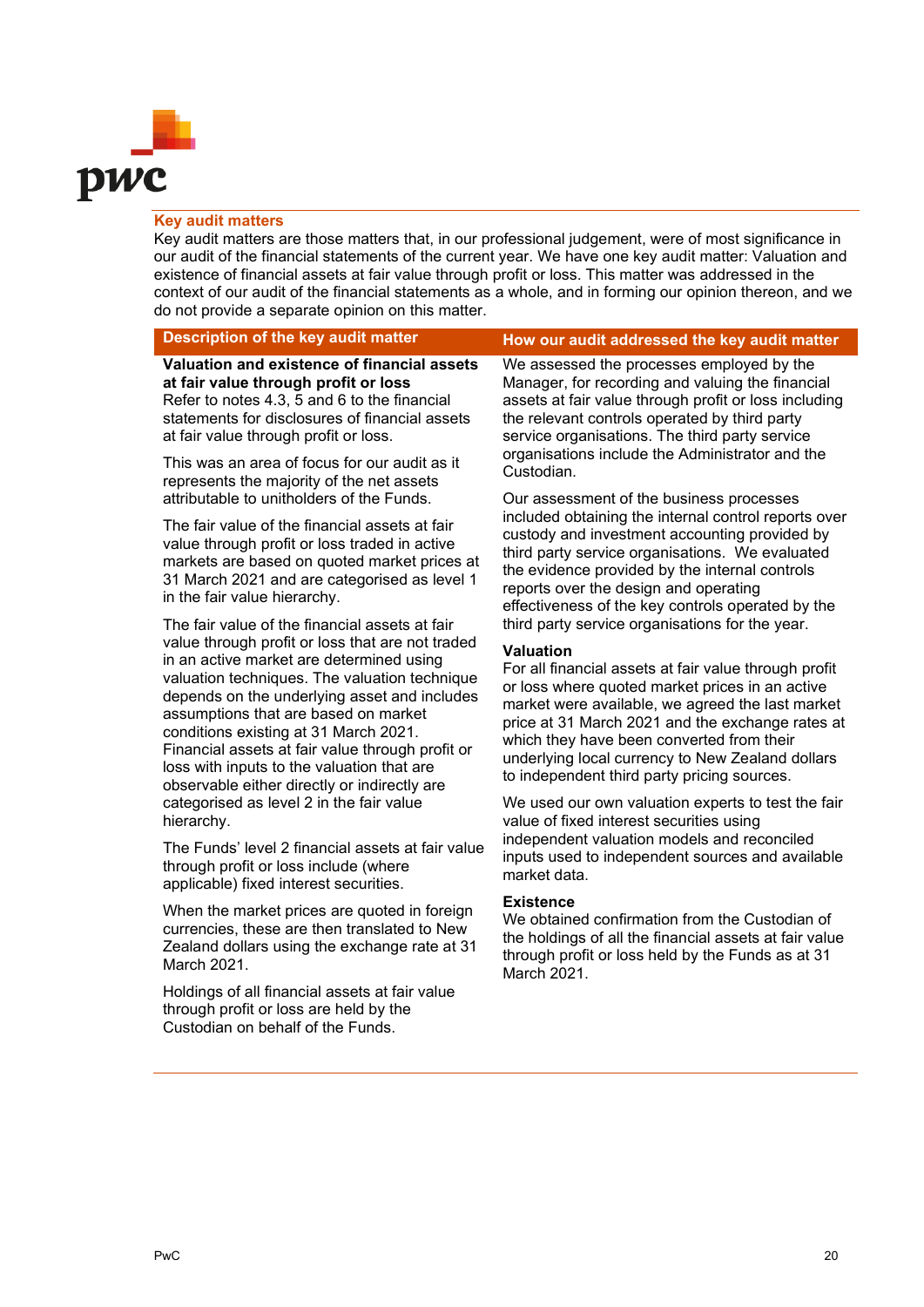

| <b>Our audit approach</b><br>Overview |                                                                                                                                                                                                                                                                                            |
|---------------------------------------|--------------------------------------------------------------------------------------------------------------------------------------------------------------------------------------------------------------------------------------------------------------------------------------------|
| <b>Materiality</b>                    | Our materiality for each Fund is calculated based on approximately<br>1% of the net assets attributable to unitholders for each Fund.                                                                                                                                                      |
|                                       | We chose net assets as the benchmark because, in our view, the<br>objective of the Funds is to provide unitholders with a total return on<br>the Funds' net assets, taking into account both capital and income<br>returns.                                                                |
| Key audit matters                     | As reported above, because of the significance of the financial<br>assets at fair value through profit or loss to the financial statements,<br>we have determined that there is one key audit matter: valuation and<br>existence of financial assets at fair value through profit or loss. |

As part of designing our audit, we determined materiality and assessed the risks of material misstatement in the financial statements. In particular, we considered where management made subjective judgements; for example, in respect of significant accounting estimates that involved making assumptions and considering future events that are inherently uncertain. As in all of our audits, we also addressed the risk of management override of internal controls, including among other matters, consideration of whether there was evidence of bias that represented a risk of material misstatement due to fraud.

# **Materiality**

The scope of our audit was influenced by our application of materiality. An audit is designed to obtain reasonable assurance about whether the financial statements are free from material misstatement. Misstatements may arise due to fraud or error. They are considered material if, individually or in aggregate, they could reasonably be expected to influence the economic decisions of users taken on the basis of the financial statements.

Based on our professional judgement, we determined certain quantitative thresholds for materiality, including the overall materiality for the financial statements of each Fund as a whole as set out above. These, together with qualitative considerations, helped us to determine the scope of our audit, the nature, timing and extent of our audit procedures and to evaluate the effect of misstatements, both individually and in aggregate, on the financial statements of each Fund as a whole.

# **How we tailored our audit scope**

We tailored the scope of our audit in order to perform sufficient work to enable us to provide an opinion on the financial statements of each Fund as a whole, taking into account the structure of each Fund, the Funds' investments and the accounting and registry processes and controls.

The Manager is responsible for the governance and control activities of the Funds. The Funds' investments are held by a Custodian. The Manager has outsourced investment accounting (Administrator) and registry services (Registrar) to a third party service organisation.

In completing our audit, we performed relevant audit procedures over the control environment of the Manager, the Custodian, the Administrator and the Registrar to support our audit conclusions.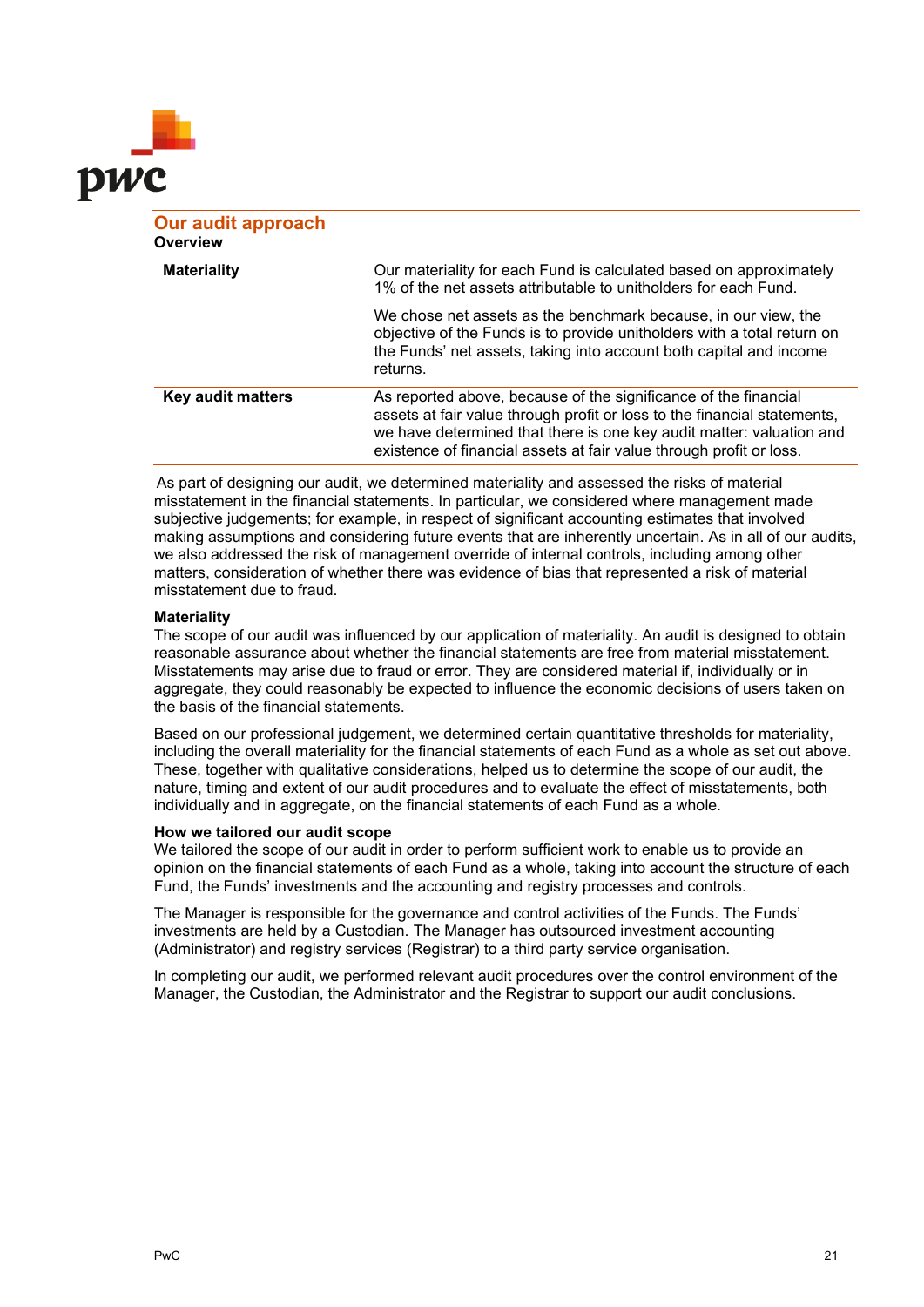

# **Other information**

The Manager is responsible for the other information. The other information comprises the information included in the annual report, but does not include the financial statements and our auditor's report thereon.

Our opinion on the financial statements does not cover the other information and we do not express any form of audit opinion or assurance conclusion thereon.

In connection with our audit of the financial statements, our responsibility is to read the other information and, in doing so, consider whether the other information is materially inconsistent with the financial statements or our knowledge obtained in the audit, or otherwise appears to be materially misstated. If, based on the work we have performed on the other information that we obtained prior to the date of this auditor's report, we conclude that there is a material misstatement of this other information, we are required to report that fact. We have nothing to report in this regard.

# **Responsibilities of the Manager for the financial statements**

The Manager is responsible for the preparation and fair presentation of the financial statements in accordance with NZ IFRS and IFRS, and for such internal control as the Manager determines is necessary to enable the preparation of financial statements that are free from material misstatement, whether due to fraud or error.

In preparing the financial statements, the Manager is responsible for assessing each Fund's ability to continue as a going concern, disclosing, as applicable, matters related to going concern and using the going concern basis of accounting unless the Manager either intends to liquidate a Fund or to cease operations, or has no realistic alternative but to do so.

# **Auditor's responsibilities for the audit of the financial statements**

Our objectives are to obtain reasonable assurance about whether the financial statements, as a whole, are free from material misstatement, whether due to fraud or error, and to issue an auditor's report that includes our opinion. Reasonable assurance is a high level of assurance, but is not a guarantee that an audit conducted in accordance with ISAs (NZ) and ISAs will always detect a material misstatement when it exists. Misstatements can arise from fraud or error and are considered material if, individually or in the aggregate, they could reasonably be expected to influence the economic decisions of users taken on the basis of these financial statements.

A further description of our responsibilities for the audit of the financial statements is located at the External Reporting Board's website at:

https://www.xrb.govt.nz/assurance-standards/auditors-responsibilities/audit-report-2/ This description forms part of our auditor's report.